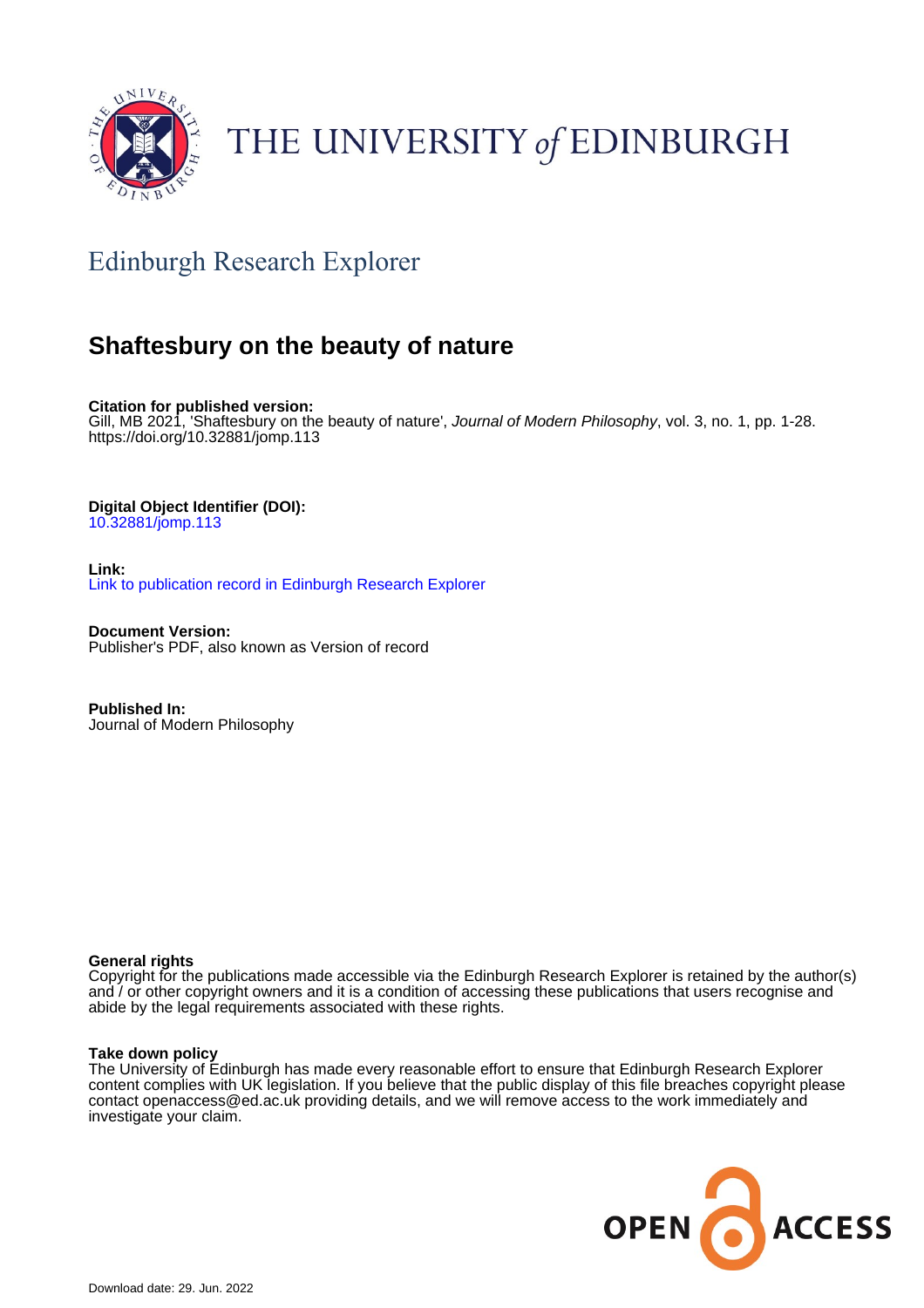# Shaftesbury on the Beauty of Nature

#### **MICHAEL B. GILL**

## **ABSTRACT**

Many people today glorify wild nature. This attitude is diametrically opposed to the denigration of wild nature that was common in the seventeenth century.

One of the most significant initiators of the modern revaluation of nature was Anthony Ashley Cooper, the third Earl of Shaftesbury (1671–1713). I elucidate here Shaftesbury's pivotal view of nature. I show how that view emerged as Shaftesbury's solution to a problem he took to be of the deepest philosophical and personal importance: the problem of how worship of God can be both transportingly emotional and entirely rational.

In section 1 I sketch the denigration of wild nature in two of Shaftesbury's predecessors: Burnet and Locke. I next turn to Shaftesbury's problem, describing in section 2 the love of God he aspired to and in section 3 his commitment to rational religion. I then explain Shaftesbury's solution, describing in section 4 his view of beauty in general and in section 5 his view of the beauty of nature.

**RESEARCH**



CORRESPONDING AUTHOR: **Michael B. Gill** University of Edinburgh, UK *[mgill@ed.ac.uk](mailto:mgill@ed.ac.uk)*

#### KEYWORDS:

Shaftesbury; Burnet; Locke; Nature; Wilderness; Religion

#### TO CITE THIS ARTICLE:

Gill, Michael B. 2021. Shaftesbury on the Beauty of Nature. *Journal of Modern Philosophy*, 3(1): 1, pp. 1–28. DOI: *[https://doi.org/10.32881/](https://doi.org/10.32881/jomp.113) [jomp.113](https://doi.org/10.32881/jomp.113)*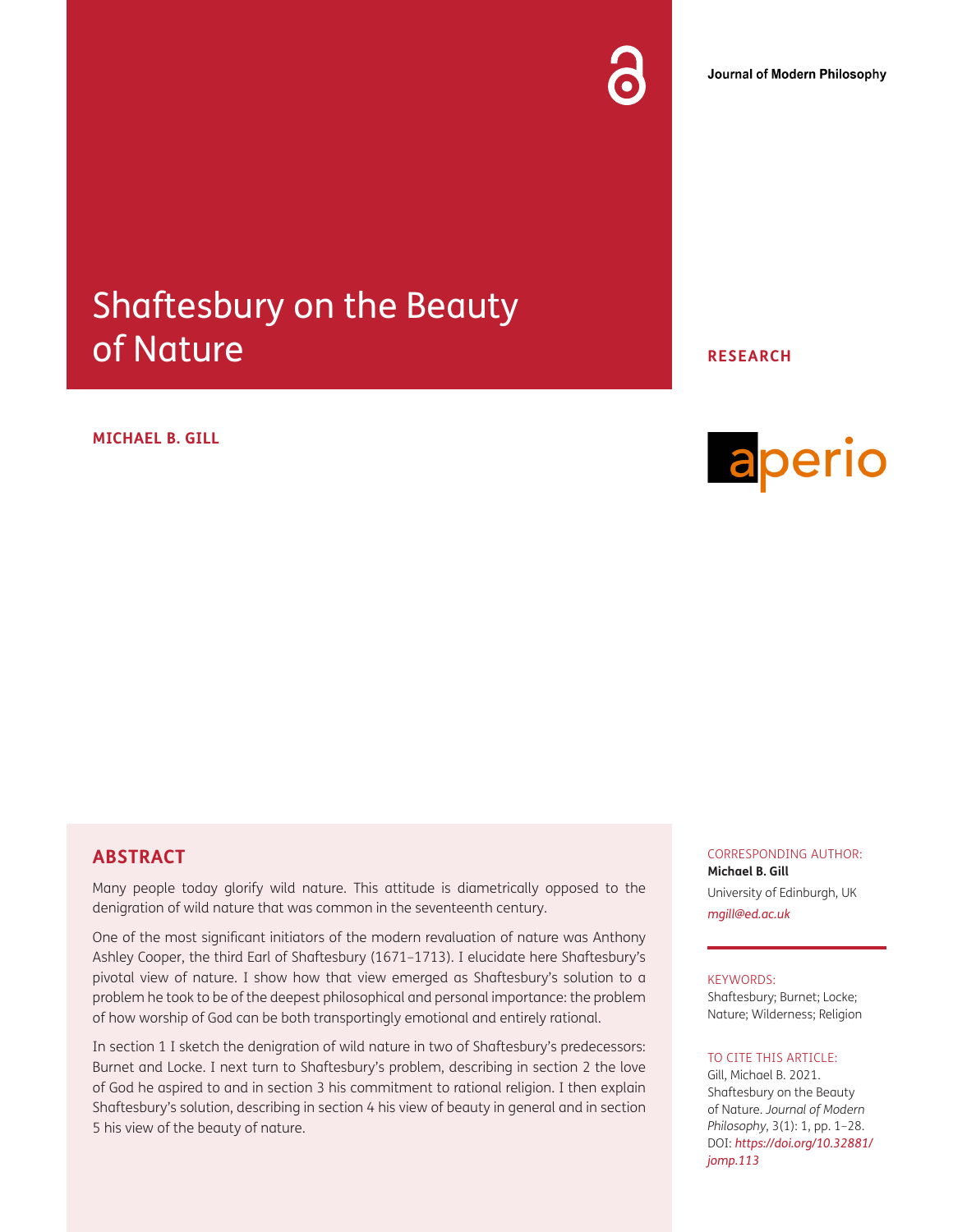#### **1. BURNET'S RUIN AND LOCKE'S WASTELAND**

At the turn of the eighteenth century one of the most discussed books in Europe was Thomas Burnet's *The Sacred Theory of the Earth*.<sup>1</sup> First published in English in two volumes in 1684 and 1690, Burnet's *Theory* was at the storm center of the era's disputes about religion and science in the same way Galileo's work had been a century before.

Burnet argued that the common understanding of Noah's flood was fundamentally mistaken. There was, on the common understanding, a forty-day 'Deluge of Water' that 'over-spread the Face of the Whole Earth, from Pole to Pole, and from *East* to *West*, and that in such Excess, that the Floods over-reacht the Tops of the highest Mountains' (Burnet 1759: 11). Eventually, the waters subsided, the mountains and fields reappeared, and Noah's descendants began to re-inhabit the world that had been temporarily flooded.

This story couldn't be true, Burnet argued, because there simply wasn't enough water.

If the flood reached above all the highest mountains of the entire world, there would have had to be unbroken global ocean that was more than a mile higher than current sea-levels. The volume of water, moreover, would have had to increase its rate of growth as sea-levels rose, since the surface area of a sphere increases as the sphere expands. Burnet calculated that this would require 'a Quantity of Water eight times as great' as what all the oceans currently contain (1759: 15). But where would all this water come from?

There are two sources on our planet: bodies of water such as seas and lakes, and clouds. The seas and lakes could not contribute to the rise in sea-level, since any water moved from one body of water would have to be replaced by water from somewhere else. 'If you have two Vessels to fill, and you empty one to fill the other, you gain nothing by that, there still remains one Vessel empty' (Burnet 1759: 19). The clouds supply rain, but no rate of cloud-fed rainfall could produce eight oceans of water in forty days. That would take a constant torrent of at least forty years, which the clouds could not contain.

There's another problem as well. Even if we suppose that that much water did fall on the earth, there can be no accounting for where it all went. According to the common understanding, 'the Earth was dry and habitable' only four or five months later (Burnet 1759: 22). But there would have been no place for the water to have drained into, since every cavity and channel would have already been inundated. The story is thus 'impossible and unintelligible upon a double Account, both in requiring more Water than can be found, and more than can be disposed of if it was found' (Burnet 1759: 21–22).2

After establishing that the common understanding of Noah's flood conflicts with what science plainly tells us, Burnet draws the only logical conclusion: at the time of Noah's flood, the entire surface of the Earth must have been perfectly 'smooth and uniform' (1759: 174)—like an egg—so that it could 'easily be overflowed, and the Deluge performed with less Water' (1759: 36).

Before the flood, a person who had traveled all over the world would 'not meet with a Mountain or a Rock' (Burnet 1759: 65). '[T]here was no Sea there, no Mountains, nor Rocks, nor broken Caves, 'twas all one continued and regular Mass, smooth, simple, and compleat, as the first Works of Nature use to be' (1759: 214). Everything was as flat as 'the face of the calmest Sea' (1759: 62). Burnet calls his theory of antediluvian geography the 'Doctrine of the *Mundane Egg*' (1759: 341).

1 The definitive account of Burnet's work and its influence, both positive and negative, is Nicolson (1959).

We think him a better Artist that makes a Clock that strikes regularly at every Hour from the Springs and Wheels which he puts in the Work, than he that hath so made his Clock that he must put his Finger to it every Hour to make it strike. (1759: 131–32)

As we'll see, Burnet's opposition to miracles was a great positive influence on Shaftesbury.

Gill **2** *Journal of Modern Philosophy* DOI: [10.32881/jomp.113](http://10.32881/jomp.113)

<sup>2</sup> Some might claim that the Flood was a miracle, that God contravened the laws of nature by creating new waters 'to make the Deluge, and then annihilated them again when the Deluge was to ease' (Burnet 1759: 23). Burnet wanted no part of such miraculous explanations. He sought 'to give an Account of these Phaenomena' that coheres with the rest of our understanding of nature (1759: 38). The deus ex machina of a miracle is not an explanation but a failure to explain. To resort to a miracle, moreover, is to discredit God, for it is to imply that God's original design of the world was imperfect, in need of ad hoc alteration.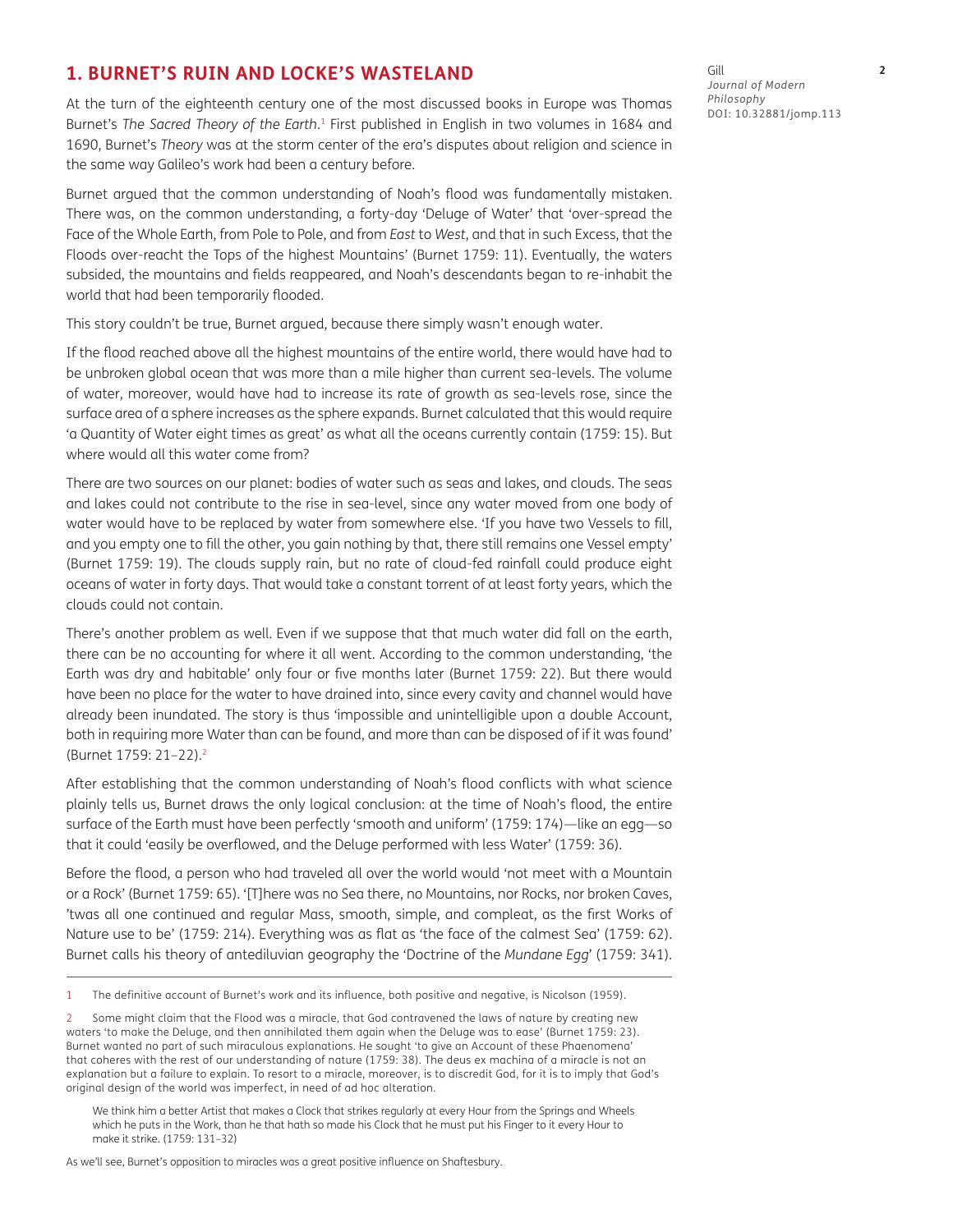Before the flood, the ground everywhere was as even and regular as the shell of an egg, with all the world's water encased underground (like an egg's albumen) between the flat surface and a hard inner core.

The mundane egg was a marvel of divine architecture, the 'whole Globe of the Water vaulted over, and the exterior Earth hanging above the Deep, sustain'd by nothing but its own Measures and Manner of Construction: A Building without Foundation or Corner-stone' (Burnet 1759: 80). The era of egg-world was most wonderful, a golden age of human history.

In this smooth Earth were the first Scenes of the World, and the first Generations of Mankind; it had the Beauty of Youth and blooming Nature, fresh and fruitful, and not a Wrinkle, Scar or Fracture in all its body; no Rocks nor Mountains, no hollow Caves, nor gaping Channels, but even and uniform all over. And the Smoothness of the Earth made the Face of the Heavens so too; the Air was calm and serene; none of those tumultuary Motions and Conflicts of Vapours, which the Mountains and the Winds cause in ours: 'Twas suited to a golden Age, and to the first Innocency of Nature. (Burnet 1759: 82)

Egg-world was paradise. And it was beautiful: proportionate, regular, uniform, ordered, simple, geometrically perfect.

But humans were sinful, and punishment followed. The smooth outer shell of egg-world cracked. '[T]he Frame of the Earth was torn in pieces, as by an Earthquake' (Burnet 1759: 88). Massive fragments fell onto the water that had been beneath the surface, causing tsunamis so large and widespread that for a time the entire planet was covered by water. When the waters later rushed in to fill the lower places, they swept 'Woods, Buildings [and] Living Creatures' with them, carrying it 'all headlong into the great gulph' (1759: 92). This created scars on the land, and additional debris. And the massive fragments came to rest in all sorts of postures, chaotically, some close to upright, others at different angles, forming mountains and canyons, islands, rocks, and crevices.

The geological features we see today are the consequences of the cataclysm. By that 'fatal Blow, the Earth fell out of that regular Form, wherein it was produced at first, into all these Irregularities which we see in its present Form and Composition' (Burnet 1759: 40). Everything on the face of the planet that is a departure from egg-like smoothness is the result of God's punishment of 'the Wickedness and Degeneracy of Men' (1759: 119).

Egg-world was beautiful. Our world is not. What we inhabit is rough and unsightly, monstrous, rude and irregular, disordered, disproportioned, ghastly. We traverse a scene of dislocation and dissolution, with broken pieces of the earth 'scatter'd like Limbs torn from the rest of the Body' (Burnet 1759: 136). Nature is a vast array of deformity, ugliness caused by human sin. Our mountains and valleys and seas and chasms 'have the true Aspect of a World lying in its Rubbish' (1759: 136). '[S]ay but they are a *Ruin*, and you have in one Word explained them all' (1759: 156).

John Locke didn't cherish wilderness any more than Burnet.

In 1690, about the same time as Burnet's *Sacred Theory*, Locke published his *Second Treatise of Government*. Chapter V of the *Second Treatise* addresses a crucial question. God gave the earth to all of humanity. The land's benefits were originally bestowed on every human. But the land is now owned by some and not by others. A few rich individuals control huge swaths, from which the multitudes of poor are excluded. If God gave the land to in common to all of humanity, how can the current state of land ownership possibly be justified?

It can be justified, according to Locke, because God intended for the earth to be of maximal benefit to all humans. The crucial thing to realize is that the earth produces its greatest benefits when cultivated. People do God's will when they work the land—when they 'subdue the earth'—for by so doing they 'improve it for the benefit of life' (Locke, *Second Treatise* V, § 32, 113).<sup>3</sup> And by working the land a person gains ownership of it. Every person owns himself, owns his body. It follows that every person owns the labor of his own body. When a person works the land, he mixes his labor

Gill **3** *Journal of Modern Philosophy* DOI: 10.32881/jomp.113

3 Reference to Locke's Two Treatises includes chapter, section, and the page number of the 2003 edition.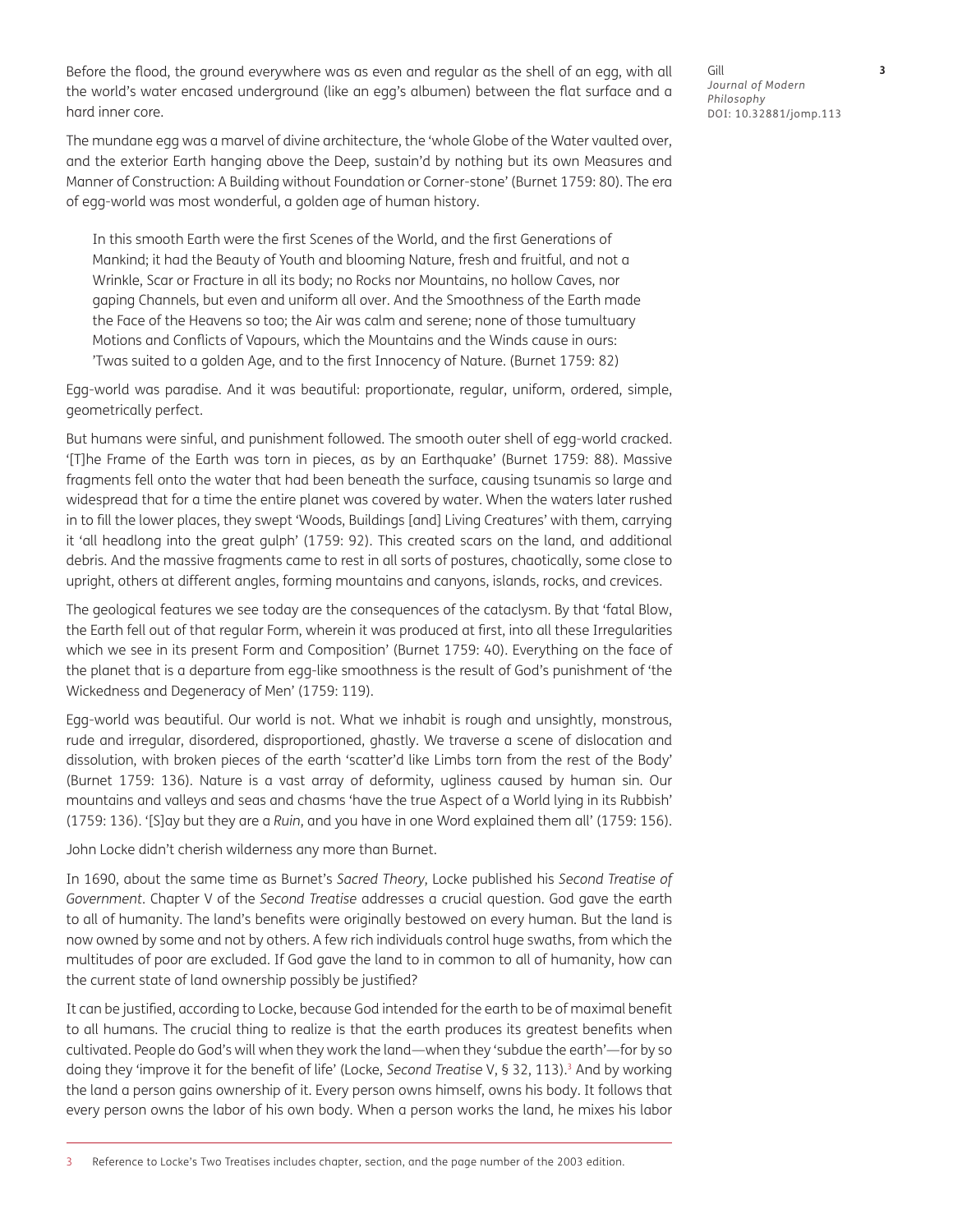into it. Cultivated land contains the labor of the person who cultivated it. Since the person owns his labor, it follows that he now owns the land. The prospect of gaining ownership of the land by cultivating it is, as well, a salutary incentive to improve the land for humanity's benefit.

Gill **4** *Journal of Modern Philosophy* DOI: 10.32881/jomp.113

There is much to say about Locke's theory of land appropriation. The point I wish to highlight is that his view implies that land is valuable just to the extent that it benefits human beings. The more benefits the land produces—the more 'conveniences' or 'provisions' it provides—the more valuable it is. Land's value 'depends only on [its] usefulness to the life of man' (Locke, *Second Treatise* V: § 37, 115). And the benefits of wilderness are miniscule in comparison to the benefits of land that is cultivated. An acre of farmland in Devonshire is a hundred times more valuable than an 'equally fertile' acre of 'wild woods and cultivated waste of America, left to nature, without any improvement, tillage or husbandry' (Locke, *Second Treatise* V: § 37, 116). Wilderness is 'almost worthless' (Locke, *Second Treatise* V: § 43, 119). The 'benefit of it amount[s] to little more than nothing' (Locke, *Second Treatise* V: § 42, 118). 'Ninety-nine-hundredths' of the value of land is 'wholly to be put on the account of labour' rather than to what 'is purely owing to Nature' (Locke, *Second Treatise* V: § 40, 117).

When Burnet looks at wilderness he sees deformity—an originally beautiful earth that has been ruined by sin. Locke doesn't seem to care about beauty or ugliness. The land's productivity is all that matters to him. But Locke too denigrates wilderness. The pejorative distinctive of Burnet's attitude toward nature is 'ruin.' The pejorative distinctive of Locke's is 'waste.' A place that has not been 'improved' by human cultivation is a 'waste land' (Locke, *Second Treatise* V: § 36, 115). 'Land that is left wholly to nature, that hath no improvement of pasturage, tillage, or planting, is called, as indeed it is, waste' (Locke, *Second Treatise* V: § 42, 118). All the wild woods of America are but 'uncultivated waste' (Locke, *Second Treatise* V: § 37, 116). For Locke, there is nothing to cherish in wilderness. Uncultivated nature is wasted, something God wishes us to alter for human benefit.<sup>4</sup>

Many today hold views of nature diametrically opposed to Burnet and Locke. Many today think of rugged mountains, old growth forests, and ancient grassland as the Earth's most precious places. Wilderness is not a ruin, not a waste. It is unspoiled. Uncultivated nature, at least in certain circles, has enjoyed a hundred-and-eighty-degree revaluation. It is now taken to be of great intrinsic value, the height of beauty.

This contemporary appreciation of nature has a rich philosophical heritage: from the recent philosophical view of positive aesthetics, which affirms the beauty of all things wild; to the twentieth century environmentalism of Leopold and Muir; to the transcendentalism of Emerson and Thoreau; to Humboldt's scientific holism; to the Romanticism of Wordsworth in England and Goethe in Germany.

Shaftesbury was instrumental in initiating this modern revaluation of nature.<sup>5</sup> Unlike Locke and Burnet, Shaftesbury loved the 'original Wilds' (C 2.217). He thought all things untouched by human influence were 'beauteous in themselves' (C 2.217). Everywhere he looked he saw '*Master-pieces* in Nature,' sources of intense 'Delight' (C 2.224; 2.164). As one of his characters puts it, 'The Wildness pleases' (C 2.217).6

Let us turn now to the problem to which Shaftesbury's view of nature emerged as a solution: the problem of how to develop transporting love for God while remaining within the limits of reason. We'll then examine how he thought that solution is supposed to work.

As a reviewer for JMP has pointed out to me, however, while Burnet and Locke might both believe uncultivated wilds can only be improved by cultivation, Locke's view of human nature differs from Burnet's. On Burnet's lapsarian view, humans were originally created entirely good and have since the Fall become entirely corrupt. Locke has a more complex, ambivalent view of human nature, thinking that pre-civilized people were in some ways better and in some ways worse (see, for instance, *First Treatise* VI: § 58, 39). For Locke, movement towards civilization is not entirely a value-gain with regard to human nature, even if it is a value-gain with regard to the land.

<sup>5</sup> Shaftesbury had a close personal relationship with Locke but was opposed to much of Locke's philosophy. For accounts of Shaftesbury's objections to Locke, see Carey (2006: 98–149) and Stuart-Buttle (2019: 89–117). As far as I can tell, Shaftesbury did not have any personal connection with Burnet, but he owned a copy of Burnet's *Archaeologiae Philosophicae*, and it is almost impossible that he was unaware of *The Sacred Theory of the Earth*. For discussion of Burnet's possible influence on Shaftesbury's moral theory (and on Shaftesbury's rejection of Lockean philosophy), see Tuveson (1948).

<sup>6</sup> In addition to vindicating the beauty of the natural world, Shaftesbury also seeks to vindicate human nature, arguing against the view that human beings are irredeemably corrupt. I explore Shaftesbury's vindication of human nature in Gill (2006: 83–117).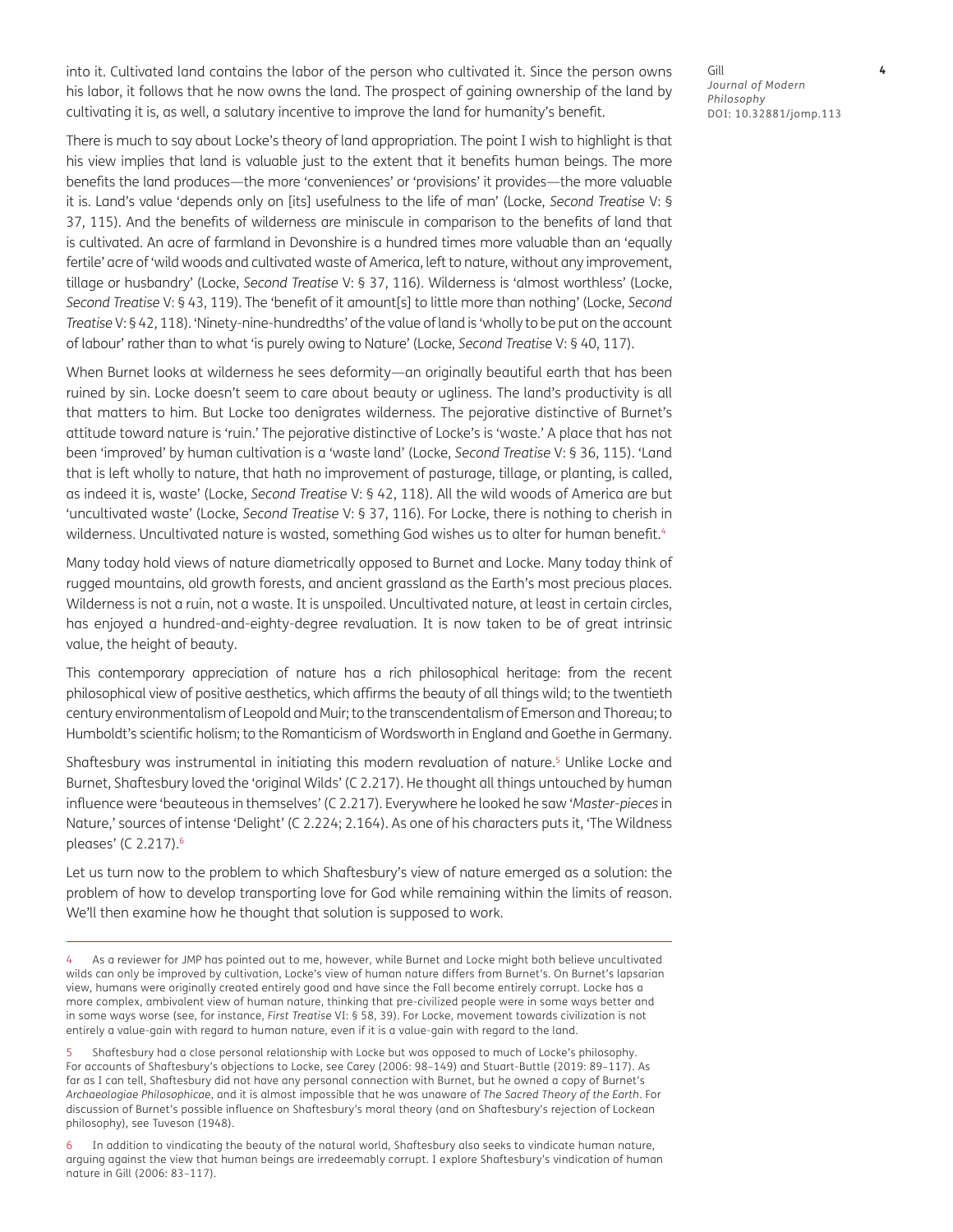## **2. LOVE OF GOD: THE FIRST PART OF SHAFTESBURY'S PROBLEM**

Shaftesbury explores the psychology of religion throughout his writings, in discussions of selfinterest, enthusiasm, zealotry, the spirit of faction. His most systematic treatment comes in the first part of *Inquiry concerning Virtue*, where he catalogues the emotional effects of different beliefs. The three main beliefs he discusses are: atheism, the belief that there is no god; daemonism, the belief that there is a god who is not perfectly moral; and theism, the belief that there is a god who is perfectly moral.<sup>7</sup>

The effects of atheism are grim. The atheist's experience of reality is of 'a vast and infinite Deformity,' a 'Pattern of *Disorder*' with 'neither *Goodness* nor *Beauty*' in it (C 2.40). 'There is nothing good or lovely which presents it-self,' nothing to raise 'any passion besides that of Contempt, Hatred, or Dislike' (C 2.40). Shaftesbury's atheist resembles Sartre's authentic existentialist, whose realization of the non-existence of God condemns him to a state of abandonment, anguish, and despair. 'Nothing indeed,' Shaftesbury writes, 'can be more melancholy, than the Thought of living in a distracted Universe' (C 2.40). To the atheist all is amoral and ugly. When the world accommodates his wishes, there is nothing about it that deserves his admiration, for it is merely the result of 'what *Atoms and Chance* produce' (C 2.42). All too often, moreover, the world does not accommodate his wishes. Its storms and diseases and biting things produce 'many Ills' (C 2.40). And while in theory the random movements of atoms don't deserve 'anger and abhorrence' any more than admiration or love, in practice an atheist will find it almost impossible not to rage at the meaningless suffering they cause.

[U]pon disastrous Occasions, and under the Circumstances of a calamitous and hard Fortune, 'tis scarce possible to prevent a natural kind of Abhorrence and Spleen, which will be entertain'd and kept alive by the Imagination of so perverse an Order of Things. (C 2.42)

Shaftesbury thinks it's possible for an atheist to be virtuous. But just barely. Human psychology and the events of a life being what they are, it's likely that an atheist's commitment to morality will wither. Good people suffer. Bad people prosper. Virtue seems to be an '*Enemy to Happiness*' (C 2.41). Nature is a vast disorder. This presentation of reality will produce in the atheist a dark attitude that 'affects the Temper, and disturbs that easy Course of the Affections on which Virtue and Goodness so much depend' (C 2.42). Unless a person has almost superhuman moral fortitude, atheism will 'by degrees imbitter the Temper, and not only make the Love of Virtue to be less felt, but help to impair and ruin the very Principle of Virtue, *viz. natural* and *kind Affection*' (C 2.41).

As grim as atheism is, the effects of daemonism are worse. Daemonists believe in a god with immoral tendencies. This belief corrupts their sense of right and wrong. It accommodates them to atrocity. This corruption occurs as a result of a deity's being represented as performing 'odious and abominable' acts (C 2.27). Shaftesbury gives several examples. Jupiter seduces and rapes. The god of another sect (Calvinism) 'arbitrar[il]y and without reason' destines some people 'to endure perpetual Ill, and others as constantly to enjoy Good' C 2.29). The god of still another sect (Judaism) has a character that is 'captious and of high resentment, subject to Wrath and Anger, furious, revengeful … encouraging Deceit and Treachery amongst Men, favourable to a few, tho for slight causes, and cruel to the rest' (C 2.28). People's innate sense of right and wrong would naturally lead them to condemn such conduct. But religions teach their adherents to esteem and honor their gods, to worship and adore them. When a religion succeeds in inculcating 'love and admiration' for an odious and abominable god, it warps the moral sense to conform to conduct that is in reality 'horrid and detestable' (C 2.27). As a believer becomes

more and more reconcil'd to the Malignity, Arbitrariness, Partiality or Revengefulness of his believ'd DEITY; his Reconciliation with these Qualitys themselves will soon grow in proportion; and the most cruel, unjust, and barbarous Acts, will, by the power of this Example, be often consider'd by him, not only as just and lawful, but as divine, and worthy of imitation. (C 2.28–29)

Gill **5** *Journal of Modern Philosophy* DOI: 10.32881/jomp.113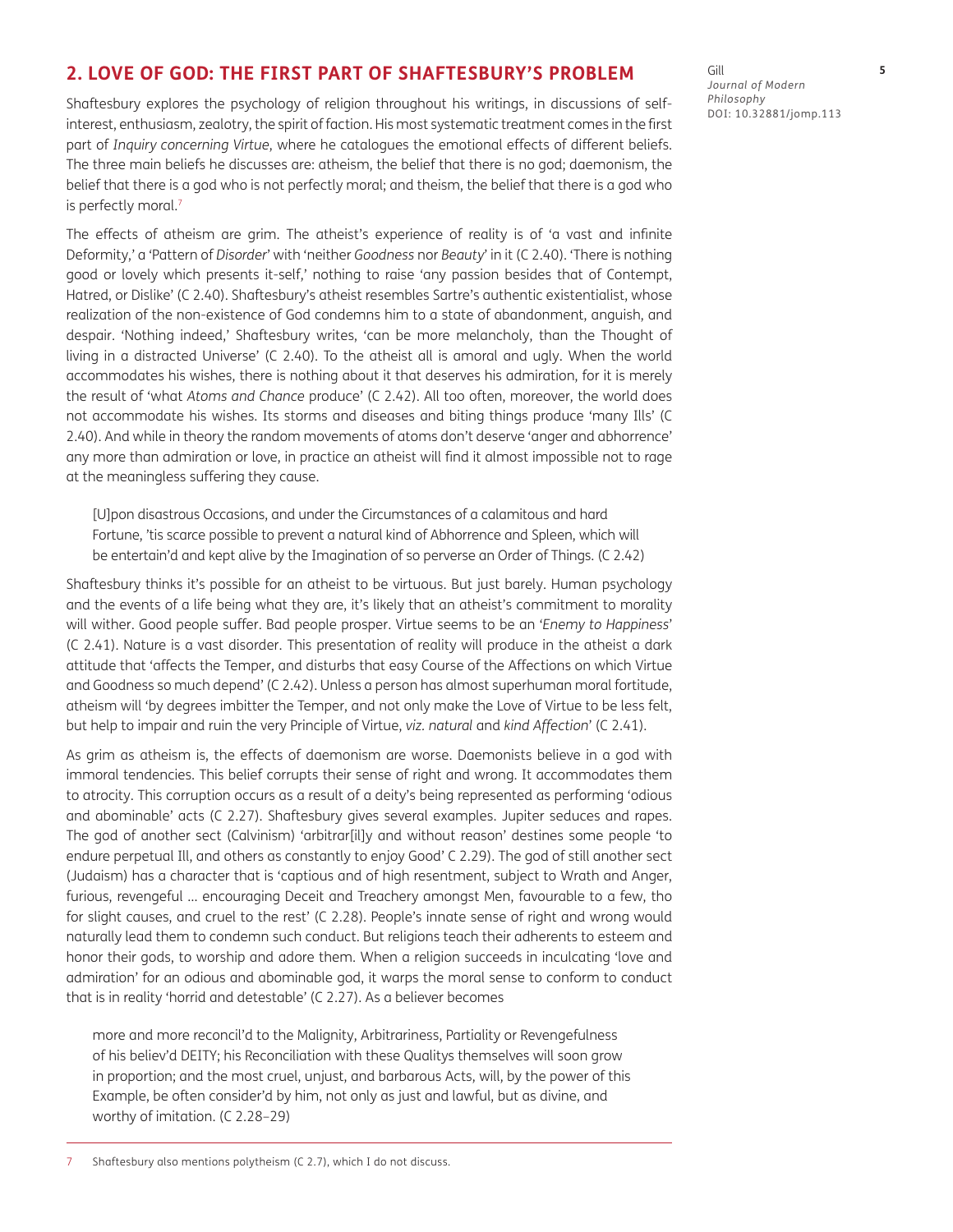Jupiter's followers end up delighting in 'amorous and wanton acts.' Members of one sect selfrighteously pursue arbitrary punishment. Members of another sect become captious, resentful, and deceptive.

And thus it appears, that where a real Devotion and hearty Worship is paid to a supreme Being, who in his History or Character is represented otherwise than as really and truly just and good; there must ensue a Loss of Rectitude, a Disturbance of Thought, and a Corruption of Temper and Manners in the Believer. His Honesty will, of necessity, be supplanted by his Zeal, whilst he is thus unnaturally influenc'd and render'd thus immorally devout. (C 2.29)

'Immorally devout.' That's just one of Shaftesbury's scathing descriptions of the fervidly religious. He calls them '*servile*' (C 2.32). He condemns their 'Wretchedness and Meanness' (C 2.32). He speaks of the 'Narrowness of Spirit … peculiarly observable in the devout Persons and Zealots of almost every religious Persuasion' (C 2.34). Shaftesbury loathes people of aggressive pieties. His attitude toward atheism is benign in comparison. Atheism is a melancholy condition, but atheists know what's right and what's wrong, and they may struggle toward virtue, difficult though it is for them to achieve. Deamonism is an inexorable slide to viciousness.

At the other end of the spectrum is theism, belief in a perfectly good god. The theist believes 'everything is govern'd, order'd, or regulated *for the best*, by a designing Principle, or Mind, necessarily good and permanent' (C 2.6). There is, the theist believes, a 'divine Providence and Bounty' that extends to all living things. God loves everyone and everything, and he has designed the world accordingly (C 2.29–30).

Our moral sense naturally approves of love for humanity. Religions prescribe approval of their deities. When a religion represents its deity as acting in conflict with love for humanity, something has to give. An embrace of the religion must result in a deforming of the moral sense. But the deity of the theist acts in perfect accord with love for humanity. While other religions deform moral sense, theism reinforces its natural shape.

And theism does more than stabilize judgments of right and wrong. The great goodness of a perfect god inspires by example. When the deity is represented as

good and excellent, [with] a Concern for the good of *All*, and an Affection of Benevolence and Love towards *the Whole*; such an Example must undoubtedly serve … to raise and increase the Affection towards Virtue, and help to submit and subdue all other Affections to that alone. (C 2.33)

Contemplation of an omnibenevolent god produces feelings of gratitude, admiration, and awe. These feelings motivate us to godly emulation. The positive emotions of theism encourage expansive love. God's 'excellency and worth' leads the theist to aspire to 'the Perfection of Nature to imitate and resemble him' (C 2.31).

Belief in a perfect god promotes virtue in another way as well. Theists believe there is a god that is conscious of everything everyone thinks and does. Even in the 'deepest Solitude, there must be *One* still presum'd remaining with us; whose Presence singly must be of more moment than that of the most august Assembly on Earth' (C 2.33). Belief in the constant presence of this ideal observer can spur us to virtue because of our wish to avoid the shame of being observed acting badly. But Shaftesbury places more emphasis on the positive boost the ideal observer's presence can give to our desire to do what is honorable, 'even under the unjust Censure of a World' (C 2.33). When an atheist would feel utterly alone and abandoned, perfect theists will have the company of someone who completely understands their circumstances and fully appreciates their good deeds.<sup>8</sup>

Shaftesbury thinks that believing in God merely because of the benefits it will win you is a pernicious mistake (which we'll discuss in section 3). But he's willing to allow the possibility that virtue will be

Gill **6** *Journal of Modern Philosophy* DOI: 10.32881/jomp.113

<sup>8</sup> Shaftesbury's point here anticipates Adam Smith's impartial spectator in *Theory of Moral Sentiments* ([1776] 1976: 3.2.29, 185).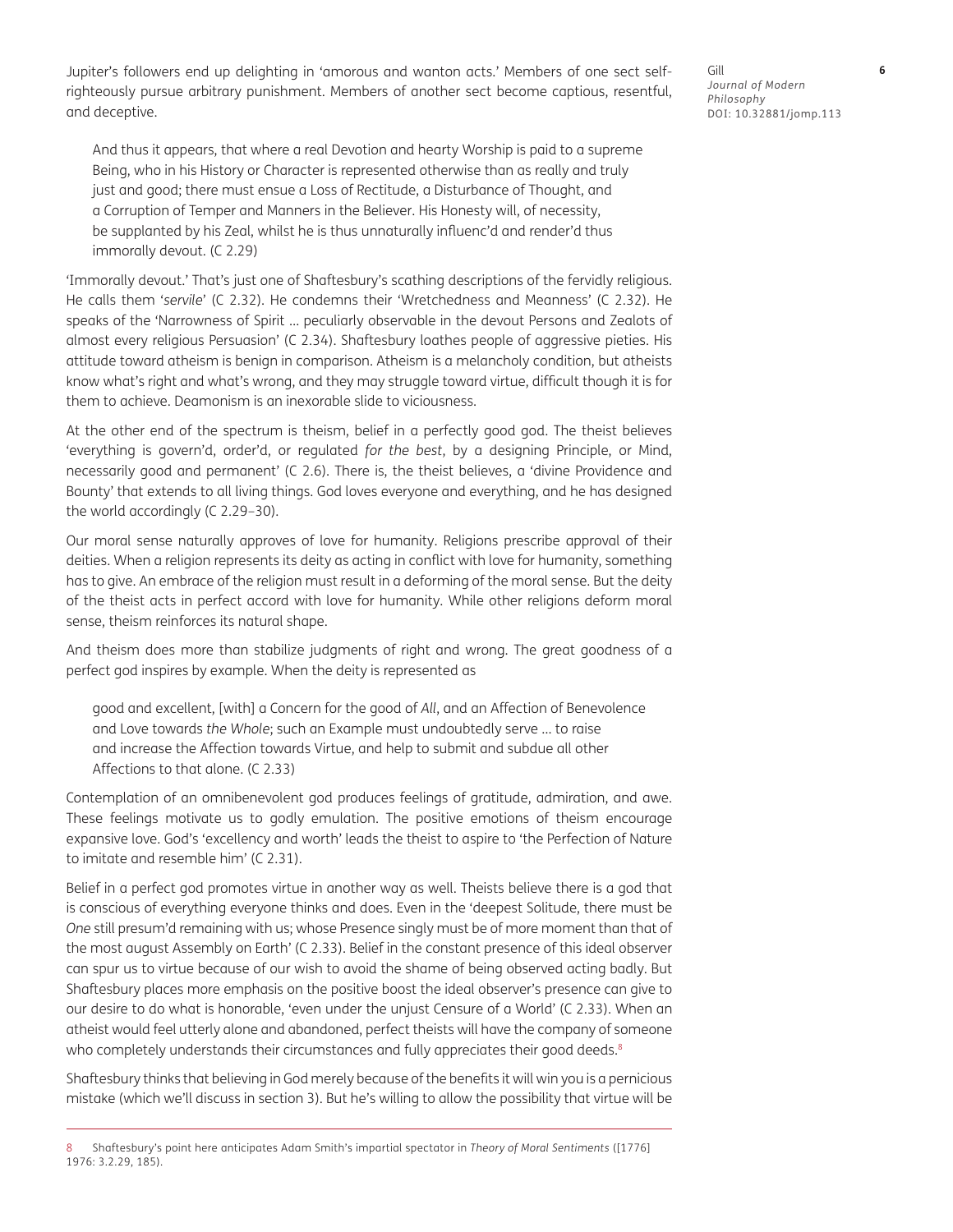rewarded and vice punished in an afterlife (even if he doesn't give it full-throated endorsement). And thoughts of reward and punishment can be useful, so long as they flow from belief in a morally perfect god. For if reward and punishment are correctly administered—by a wise parent, a judicious magistrate a perfect god—they can be morally instructive, inculcating esteem for virtue and detestation of villainy in a way that penalties and bribes do not. The crucial thing is that the administrators themselves be virtuous. For 'it is *Example* which chiefly influences Mankind, and forms the Character' (C 2.37). It's not the reward and punishment themselves that are important. What's important is that they express the commitment to virtue of the person who is doing the rewarding and punishing. Thoughts of reward and punishment can be beneficial to virtue, but only to the extent that they ultimately inspire love of virtue for its own sake. Such inspiration is exactly what theism produces.

The atheist is a melancholy figure. Adherents of most established religions are angry and bigoted. But the personality of the theist is blue skies and sunshine. Theists love all of creation. They think everything has been designed for the best. Elevated by the example of God's omnibenevolence, they feel expansive love for humanity as a whole. The world fills them with delight. They are serenely happy—paragons of positive emotion.

The *Inquiry* description of the theist might give the impression that belief in a morally perfect god produces loving worship as surely as night follows day. Shaftesbury knew all too well it was not that simple. While Shaftesbury believed in a perfectly good god, he himself was gloomy, pessimistic, bleak, anguished. This caused him meta-anguish: he lacked the positive emotions theism ought to produce, and he excoriated himself for lacking them.

Shaftesbury described the problem by comparing himself unfavorably to atheists. Depressed atheists are wrong not to believe in a perfectly good god. But at least their affective responses to the world are consistent with their lack of belief. Shaftesbury, in contrast, believed in a perfectly good god but failed to feel the love that should accompany such a belief. Which is more shameful, he asks himself: to hold the atheist's position,

or thinking of Providence as thou dost, to be no otherwise affected than as thou art? Which of the two is the more absurd? To [be an atomist like Epicurus]; or, being consciouse of Deity, to be no otherwise moved by his presence than if He were not, or had no Inspection of our Thought or Action? This is, in the same manner, *to live without Deity*, and perhaps this last may be esteemed the greater Impiety. (*Askemata* 96–97)

It's worse to believe in God but not feel the appropriate love for his creation than not to believe in God at all. And it was the worse offense of which Shaftesbury found himself guilty.

Some people may need a vision—'a Throne, a shining Light, a [heavenly] Court & Attendance'—in order to feel love for God. But that is 'Wretched Folly' (*Askemata* 97). Rational belief in God's goodness should be enough. Shaftesbury had that belief. He was convinced that God's '*Administration is intirely Just & Good*' (*Askemata* 98). He should, consequently, have felt the joy of being in the constant presence of the greatest being imaginable. But he didn't. Like Sartre's existentialist, he felt alienated, '*Alone*,' 'miserable.' (*Askemata* 97–98). 'Is this thy Conception & Belief of a Deity?,' he sardonically asks himself. 'This is, in effect, to believe, & not believe' (*Askemata* 97).

Shaftesbury tried hard to instill in himself the loving worship appropriate to perfect theism. He resolved to consider as often as possible the perfection of God's design, with the hope that over time this would have elevating effects. '[E]nter into what is done,' he told himself, 'so as to admire that Grace & Majesty of things so Great & Noble.… Bring thy self as oft as thou canst into this Sense and Apprehension [of] what is chiefly Beautifull Splendid & Great in things' (*Askemata* 94).

Shaftesbury rejected 'vulgar Prayer' (*Askemata* 100), which he took to be the sycophantic act of begging God to bestow benefits. We shouldn't ask God to change the world. God's creation is already perfect. We should love everything just the way it is. But Shaftesbury did write one prayer himself. It was a self-exhortation to develop the positive emotions he thought perfect theism should arouse.

Gill **7** *Journal of Modern Philosophy* DOI: 10.32881/jomp.113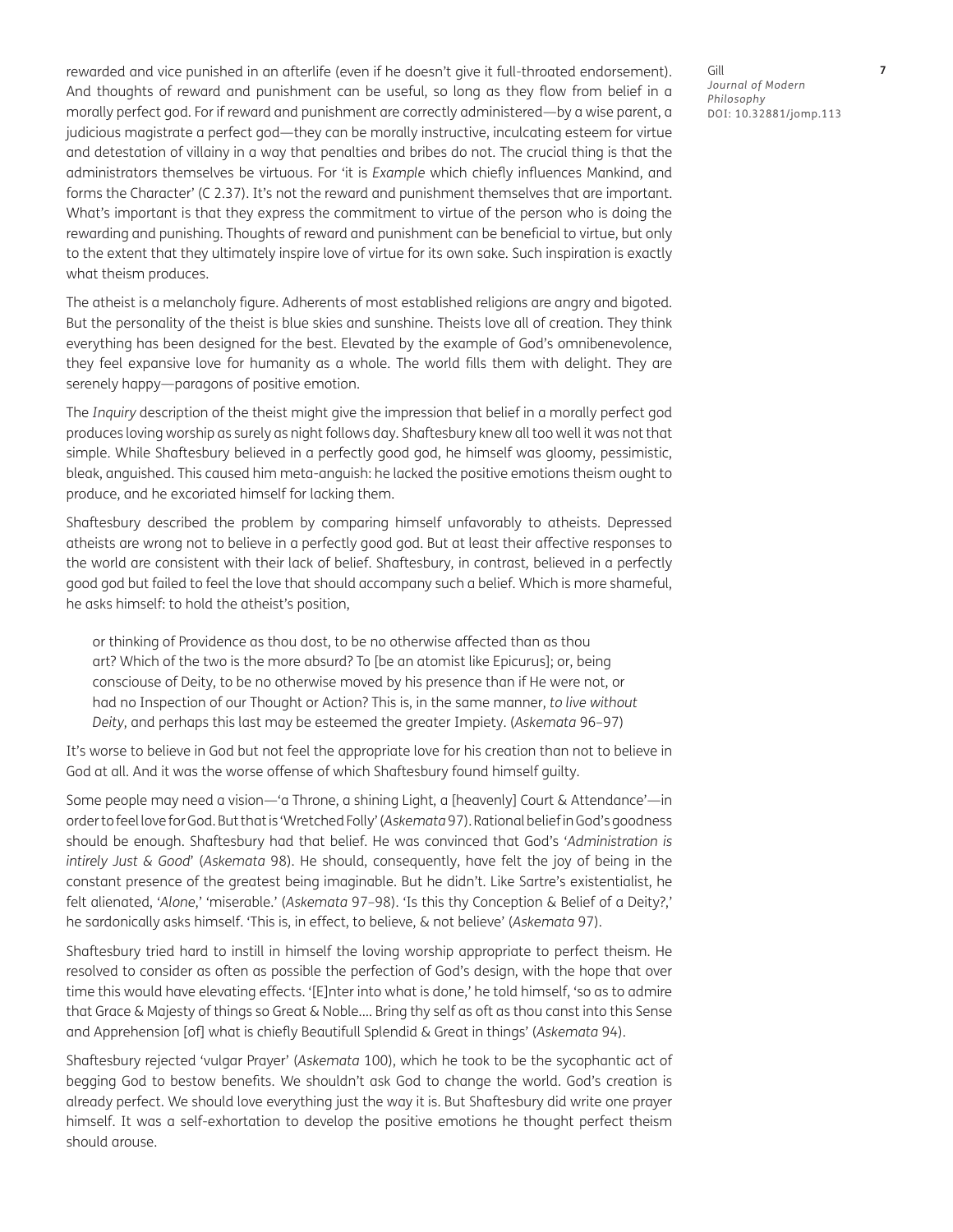In his prayer Shaftesbury asks for the 'power of Reason' to overcome his impious tendencies. He wants to be rid of

those Monstrouse Thoughts, Absurd Imaginations Wild & Extravagant Suggestions of a Debauch'd Corrupted Mind, or a Discompos'd Entangled or Sick Reason, which are able att any time to make mee think of thy Being either Uncertainly, by falling into those Mazes of Atheisme, or Proposterously, by Superstition. (*Askemata* 536)

Instead of those monstrous thoughts, Shaftesbury tells himself to dwell on God's beautiful perfections. He hopes those pious thoughts will elevate him—to love everything and to act accordingly. Here are some examples of his self-exhortations:

Lett this therefore bee my Purpose, to Learn how to think on Thee, and Know Thee more, that I may bee more in love with Excellence and Admire Ador & Love, what alone is worthy to bee admird Ador'd & Lov'd. (*Askemata* 535)

Lett mee … Consider every thing with a respect to the Excellence & Perfect of Thy Government & Rule. (*Askemata* 536)

[L]ett thy mighty Image in my Mind and right sence of thy Goodness, & of the Excellence of this high advantage thou hast bestow'd, support mee in the Work of making my self a worthy Spectatour of Things so Goodly to Contemplate, and not only a Spectatour, but an Actor such as thou wouldst have mee to bee on this thy Theater. (*Askemata* 537)

In his prayer, as in his notebooks in general, Shaftesbury engages in intensely reflective self-work. He meditates on God's goodness to try to inculcate in himself the love he takes to be appropriate response to God's creation.

Shaftesbury's characters in *The Moralists* also voice concern about not feeling the love belief in a perfect god should produce. They attribute this failing to adherents of 'modern Deism' (C 2.151). True religion 'is not dry, and barren; but such Consequences are necessarily drawn from it, as must set us in Action, and find Employment for our strongest Affections' (C 2.152). But while modern deists affirm the existence of a '*supreme* Nature, an *infinite Being*, and a Deity,' they lack any motivationally efficacious 'Love of God.' As a result of their purely intellectual approach, they have in effect 'given up Devotion; and in reality had left so little of Zeal, Affection, or Warmth, in what they call their *Rational Religion*, as to make them much suspected of their Sincerity in *any*' (C 2.153). The modern deists' notion of God has no emotional power. Without that, religion is worthless.

Philocles, the narrator of *The Moralists*, expresses similar concerns about himself. Like Shaftesbury in the notebooks, Philocles worries that he's incapable of the elevated, 'Mystical Love' perfect theism should inspire (C 2.137). '[T]his *complex universal* sort,' he confesses, 'was beyond my reach.' The other main character of *The Moralists* is Theocles. He is a paragon of Shaftesbury's religious ideal—someone who is emotionally transported by God's creation, a true perfect theist. The core of *The Moralists* is a conversation in which Theocles guides Philocles to the religious heights Theocles already occupies. Before we see how Theocles guides Philocles, let us turn to the other aspect of Shaftesbury's problem: his insistence that religion be entirely rational—his commitment to hold religion to a '*premeditated & stubborn Resolution to give every thing the Lye besides Reason only*' (*Askemata* 120).9

When I speak of emotions, affections, and passions in Shaftesbury, I mean to refer to phenomenologically robust features of mind that move us to action. When I speak of rationality and reason, I mean to refer to the faculty that forms beliefs based on evidence. As Spurr (1988) explains, in the religious debates in the decades leading up to Shaftesbury, writers used 'reason' and its cognates in many different and incompatible ways, sometimes to argue for tolerance of free inquiry, sometimes to further an Anglican endorsement of revelation, sometimes to describe moral character, sometimes to describe discursive ratiocination. Shaftesbury's uses are not completely free of their own ambiguities. And the main point I wish to make here is that Shaftesbury thinks reason and passion come together into a single response to the creator of nature's beauty. But Shaftesbury also clearly thinks that there is a use of reason that can assess truth based on evidence rather than feeling (C 1.121–22, 2.162, 2.166–63, 2.187–88, *Askemata* 120), and a use of passion that feels and motivates distinct from reason (C 2.8, 1.35, 2.8, 2.203). Modern deism is an example of dispassionate reason. Vulgar enthusiasm is an example of unreasonable passion. Shaftesbury's goal is to merge the best and to lose the worst of both: a reasonable enthusiasm, a passionate deism.

Gill **8** *Journal of Modern Philosophy* DOI: 10.32881/jomp.113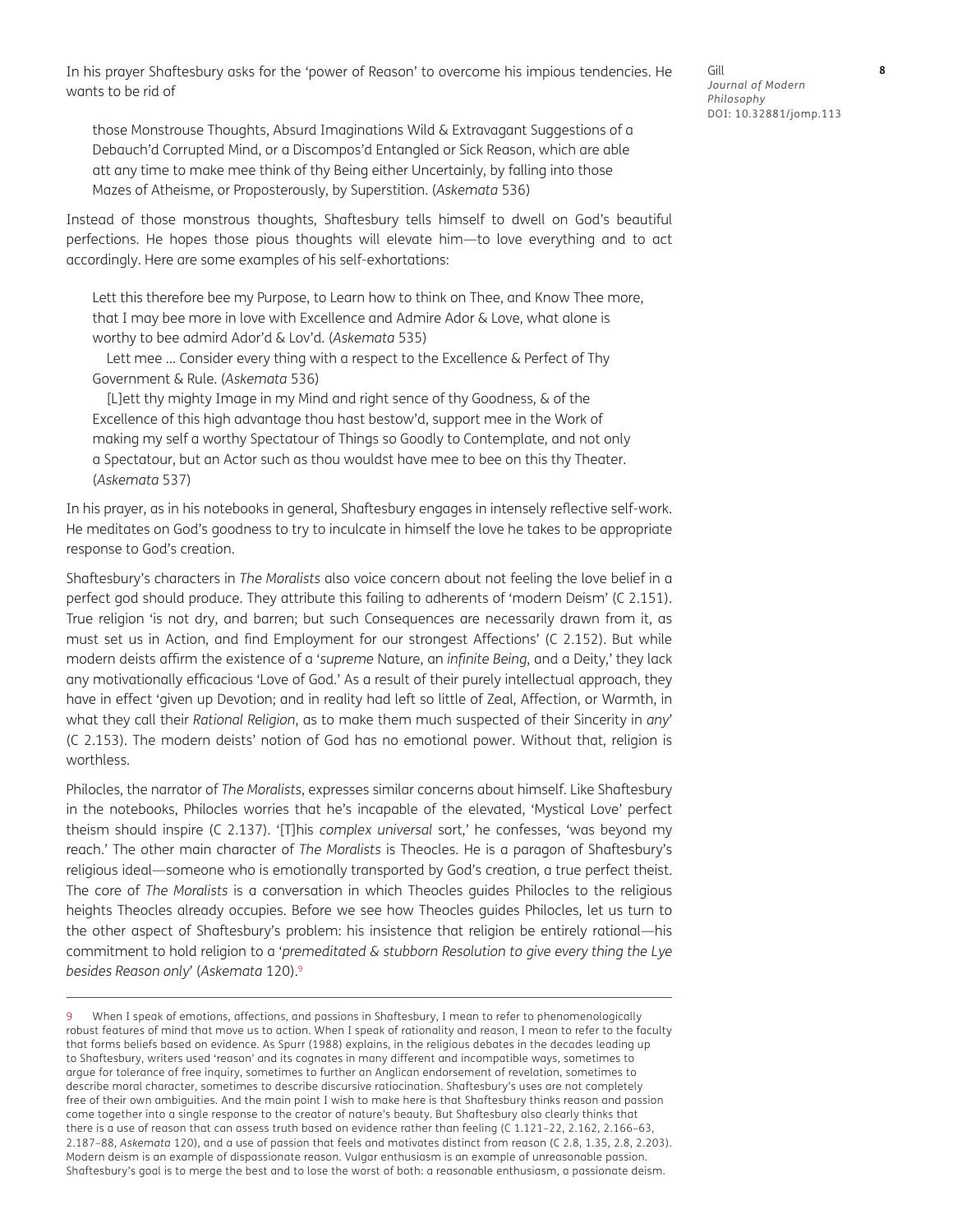### **3. RATIONAL RELIGION: THE SECOND PART OF SHAFTESBURY'S PROBLEM**

Shaftesbury's commitment to rationality is clearly evident in the positive arguments he gives for the existence of a perfectly good god. We'll discuss those arguments in section 5. In this section we examine the commitment to rationality in his negative arguments against basing religion on self-interest and revelation.

To base religion on self-interest is to worship God not because you have rational grounds for believing God is worthy of worship but because you believe it will benefit you. Such worship, Shaftesbury argues, debases both God and yourself. It's 'the most beggarly Refuge imaginable' (C 1.23).

Truthfulness is part of goodness. So a perfectly good god—a god worthy of worship—will value truthfulness. To value truthfulness is to endorse all and only those beliefs for which there are rational grounds. As a result, we conduct ourselves in accord with a perfectly good god's values when we believe all and only those things we have rational grounds to believe. We conduct ourselves contrary to the values of a perfectly good god when we affirm things we do not have rational grounds for. There is no 'Virtue in assuming an Opinion contrary to the appearance of things' or 'against our Reason' (C 1.22). The consequence is that it is disrespectful to a good god to assume he would be pleased by worship based not on what we have good reason to believe but merely on what we think will serve our interests.

When we are afraid to use our Reason freely, even on that very Question, 'Whether He [God] really *be*, or *not'*; we then actually presume him *bad*, and flatly contradict that pretended Character of Goodness and Greatness; whilst we discover this Mistrust of his Temper, and fear his Anger and Resentment, in the case of this *Freedom of* Inquiry. (C 1.21)

Any god that would be pleased by worship of selfish convenience would not be worthy of worship, for such a god would not value the truthfulness that is part of goodness. Only a thoroughly rational approach to religion accords with the values of a god worthy of worship—with the 'Excellent Character of the God *of Truth*' (C 1.22).

As an example of self-interested basis for religion Shaftesbury points to Pascal's Wager. Pascal places his bets on worship of God because he has everything to gain by worshipping, and nothing to lose. If God exists, Pascal will be better off if he worships than if he doesn't. If God doesn't exist, Pascal will be no worse off if he worships than if he doesn't. But to worship God for such selfinterested reasons rather than to rationally investigate whether there is a God who is really worthy of worship is to 'grow *worse* in our Religion' (C 1.23). It is to entertain a lowly, 'injurious' opinion of the Deity (C 1.23). A truly good god would never punish a person for 'an impartial Use of his Reason, in any matter of Speculation whatsoever,' nor reward a person for 'a mean Denial of his Reason, and an Affectation of Belief' (C 1.22). Shaftesbury compares Pascal to a shameless beggar who tries to manipulate passers-by into coughing up alms by addressing every one of them as 'My Lord' without any regard to whether or not the passer-by is actually titled. The beggar falsely flatters his marks and debases himself. A god worthy of worship would not wish for similar 'Sycophants in Religion' (C 1.22). A god worthy of worship would see no merit in 'mere Parasites of Devotion.'

Shaftesbury makes the same point in his discussion of the Book of Job. After Job suffers his hardships, his friends try to persuade him to regain God's favor by proclaiming God's goodness even though he lacks rational grounds for believing in it. But Job refuses to accede to anything simply because it is in his self-interest. He refuses to accede to anything for which he does not have fully rational grounds. Shaftesbury praises Job's rational steadfastness while condemning his friends' willingness to believe 'at the very stretch of their Reason, and sometimes quite beyond it' (C 1.22).

Equally illegitimate as a ground for religion is revelation. Shaftesbury's opponents here are those who would base religion on what revelation tells them—not because they grasp the rational cogency of the message but because what has been revealed to them possesses an inherent authority that transcends rational thought. A god worthy of worship, Shaftesbury argues, would see no value in such unreasonable submission. A god worthy of worship would never 'assert

Gill **9** *Journal of Modern Philosophy* DOI: [10.32881/jomp.113](http://10.32881/jomp.113)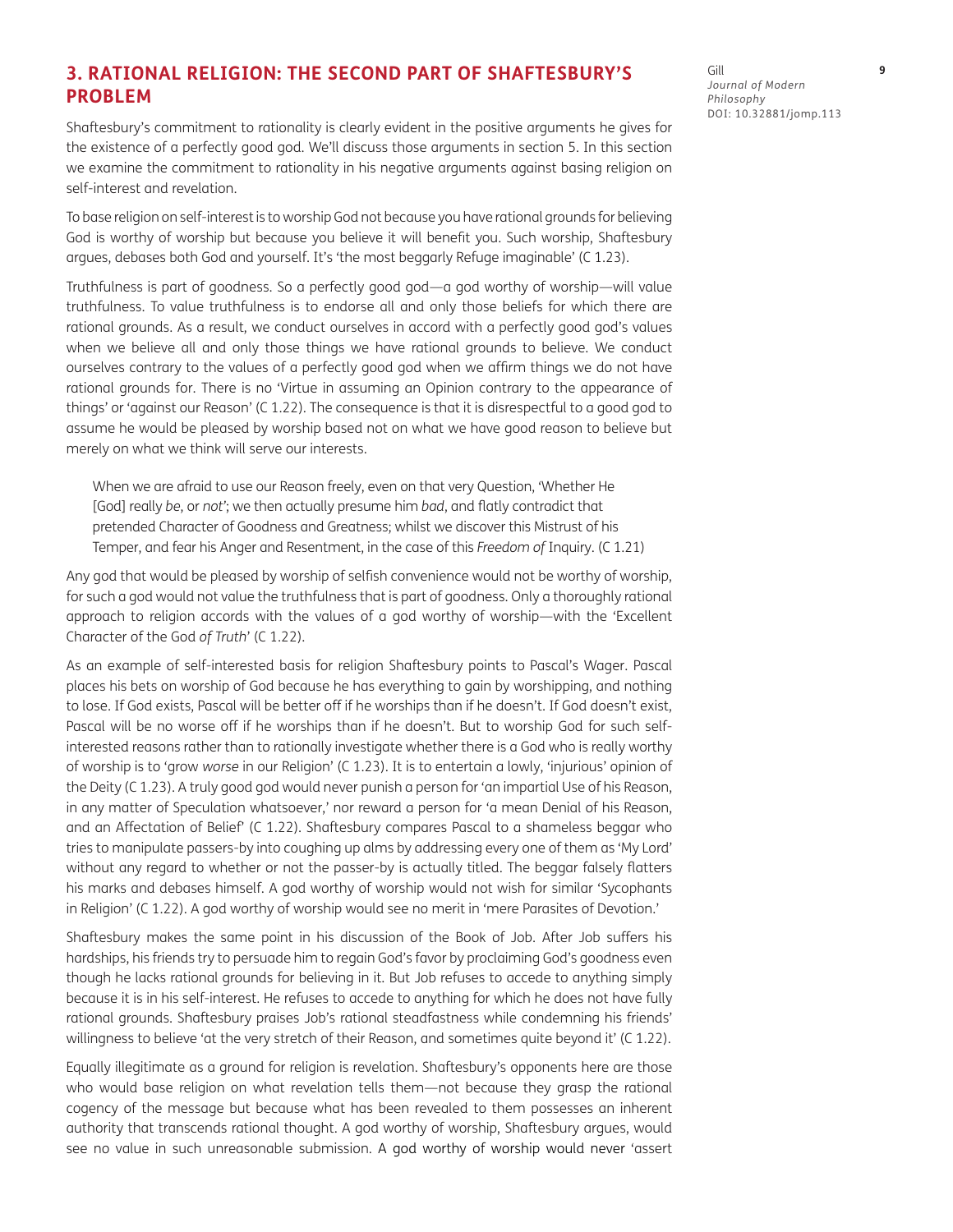his Being any other way to Men, than "By revealing himself to their Reason, appealing to their Judgment, and submitting his Ways to their Censure, and cool Deliberation"' (C 2.187–88). Shaftesbury attacks two kinds of revelation: direct revelation, immediate personal communication from God; and scriptural revelation, the written word of the Bible.

People who claim direct revelation believe God has spoken to them directly. Such people, call them vulgar enthusiasts, believe they've experienced God's voice first-hand. They know what the voice tells them is valid because it comes from God, not the other way around. Shaftesbury doesn't deny that vulgar enthusiasts have had powerful personal experiences. He denies that such experiences constitute justifiable grounds for belief. We may be infallible authorities on what our experiences are like. But we are not infallible authorities on what has caused us to have those experiences. We can misdiagnose our own symptoms. We can suffer delusions. We can have strong reactions to events we have completely misinterpreted. The power of our responses is no guarantee of the accuracy of our beliefs about the stimuli.

To illustrate the fallibility of our perception of the causes of our own experiences, Shaftesbury tells a story of how Pan and a few fellows succeeded in repelling a much larger group of armed warriors. Pan waited until the warriors entered a narrow wooded valley amid rocky mountains. He and his company then clamored about 'among the echoing Rocks and Caverns' (C 1.10). The resulting noises echoed and reverberated through the gloom, terrifying the warriors, who came to believe that they were surrounded by a massive army of ferocious beasts. Each saw the fear in the face of his comrades, which amplified his own. Terrified, they fled in all directions, in what 'in after-times Men call'd a Panick' (C 1.10). The warriors really did have a powerful feeling of fear. But the power of their feeling did not make them any less mistaken about its cause. The same could very well be true of those who claim to have had direct revelation from God. No doubt these vulgar enthusiasts have had extraordinary experiences. But they may be as mistaken about the cause of their experiences as the warriors were about theirs. Rather than personal communication from God, the cause may have been decidedly more mundane. It may have been amazed confusion at 'Storms, Earthquakes' or other unusual natural phenomena (C 1.11). It may have been frustration with 'publick Calamitys'—amplified by feedback loops into furious hysteria (C 1.11). It may have been 'Unwholesomeness of Air or Diet' (C 1.11).<sup>10</sup>

Even if you're not delusional, you still shouldn't base religious belief on perceptions that have not passed rational muster. If you were to climb a mountaintop, espy a shaft of golden light shining through the clouds, hear a thunderous voice booming from on high—if the voice's words were blazoned across the heavens or fired in legible characters unto stone—even then, Shaftesbury argues, you would not be justified in acceding to the message unless you had independent rational grounds for thinking its content 'just and true.'

What tho the Sky shou'd suddenly open, and all kinds of Prodigys appear, Voices be heard, or Characters read? What wou'd this evince more than 'That there were *certain* Powers cou'd do all this?' But '*What* Powers; Whether *One*, or *more*; Whether *Superior*, or *Subaltern*; *Mortal*, or *Immortal*; *Wise*, or *Foolish*; *Just*, or *Unjust*; *Good*, or *Bad*': this wou'd still remain a Mystery; as wou'd the true Intention, the Infallibility or Certainty of whatever *these* Powers asserted. Their Word cou'd not be taken in their own case. (C 2.188)

The only rational conclusion you could draw from such an occurrence is that there exists a being with the power to produce spectacular events. But the power of such a being is no proof of the justice of its claims.

The upshot is that we have no more reason to believe what is purported to be directly revealed than we have to believe any other set of claims. The drama of a statement's packaging does nothing to establish the cogency of its content.

Scriptural revelation cannot legitimately supplant the primacy of reason any more than direct revelation can. Scripture is considered infallible because the individual who first produced the scriptural text is taken to have related the word of God as he experienced it through direct

10 Shaftesbury's views on enthusiasm are influenced by Henry More's *An Antidote against Atheisme* (1653) and *Enthusiasmus Triumphatus* (1656).

Gill **10** *Journal of Modern Philosophy* DOI: 10.32881/jomp.113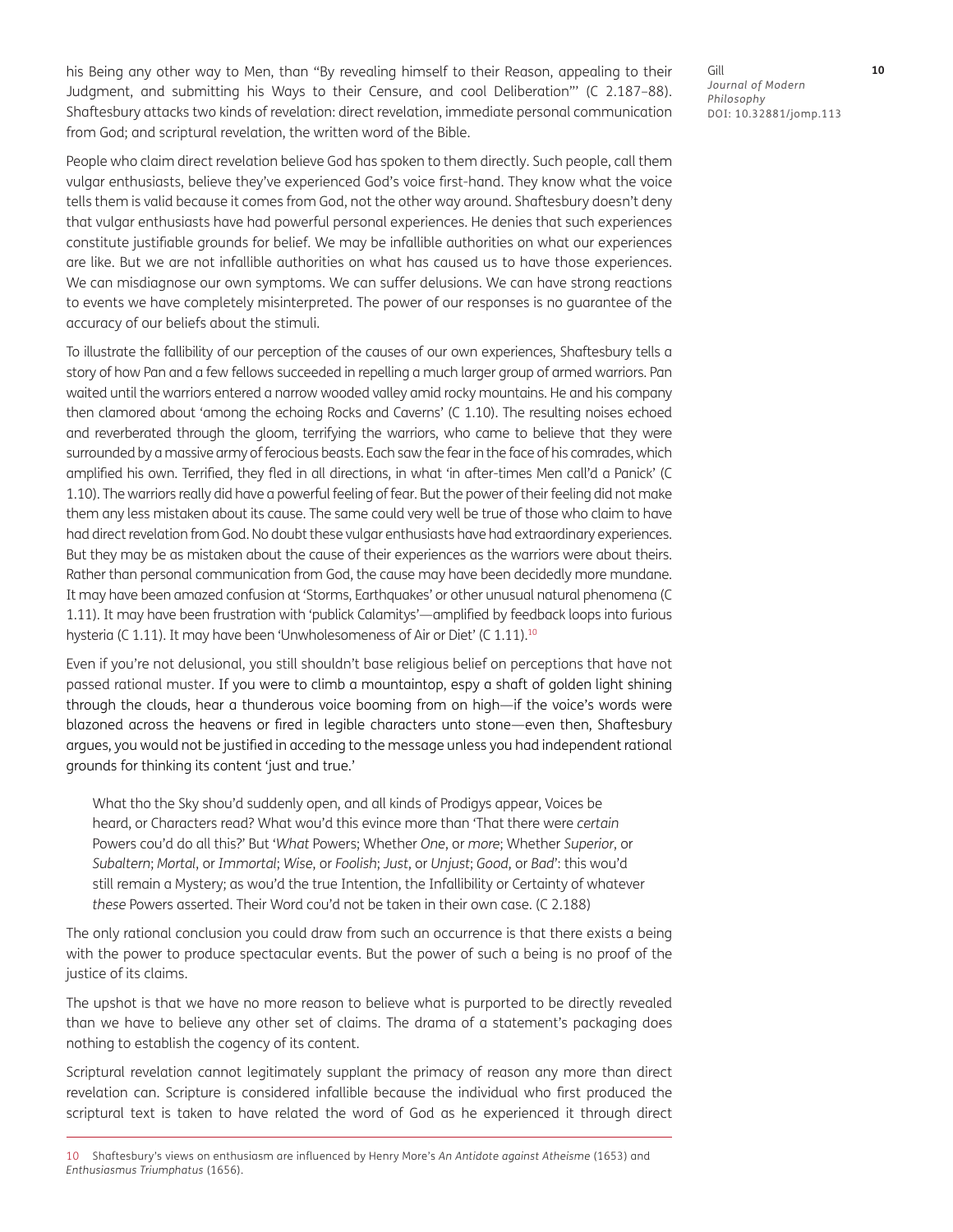revelation.<sup>11</sup> We have just seen Shaftesbury argue against basing religion on direct revelation. But for the sake of argument, let's grant that the first relater did truly have a godly experience. Even so, the words the first relater delivers to us are not God's words. God would have expressed himself in 'a Language and Grammar different from any of human Structure … deliver'd down from Heaven, and miraculously accommodated to human Service and Capacity' (C 3.140). But the first relater has to write in a specific '*human Language*' with 'grammatical Rules of human Invention' and arbitrary compositional mechanics (C 3.140). The words of even the very first version of scripture are the result of translation-decisions of an individual human, who was subject to the same perils of meaning-slippage all translators face.

Moreover, almost no one today reads the words of the original relater. People base their religion on a translated text (C 3.145). All the pitfalls of translation are thus compounded, further eroding confidence that what the people are reading is an accurate representation of the thoughts of God. And there are multiple translations to choose from. When someone bases her religion on one translation rather than another, she's putting her faith not in God alone, nor even in the first relater, but in the translation-decisions of yet another fallible human.

Then there's the problem of what counts as scripture. The texts that are now taken to be the sacred word of God are a mere subset of the many documents produced in ancient times. At some point, certain of those documents were designated canonical and others apocryphal. Some were authorized, others controverted, still others declared heretical. These decisions were not made by God. History plainly reveals that they were made by contentious groups of human beings with a full complement of interests, agendas, and grievances (C 3.195–97, 3.201–3).

The texts we have, furthermore, are copies of earlier texts. And the centuries of iterated copying introduced even more variations, making it impossible to designate any one version as 'the very *Original*, or a *perfectly true Copy*' (C 3.202). There have been

so many thousands of *Copys* that were writ by Persons of several *Interests* and *Persuasions*, such different Understandings and Tempers, such distinct Abilitys and Weaknesses, that 'tis no wonder there is so great *variety of Readings*:—whole Verses in *one*, that are not in *another*:—whole books admitted by *one* Church or Communion, which are rejected by *another*; and whole Storys and Relations admitted by *some*  Fathers, and rejected by *others*. (C 3.197)

But given that the texts have been passed down to us through 'many Channels' and are 'subject to so many Variations, of which [we] are wholly ignorant,' it's ridiculous to unquestioningly place all our faith in the particular version of scripture we happen to find in front of us (C 3.144–45).12

Even if there were grounds for complete confidence in the human-worded, human-translated, multiply human-copied text we happen to be using—even then—there's still the problem of interpretation. The scriptures don't have a single clear and consistent meaning. Everyone acknowledges that they are '*of the most difficult Interpretation*' (C 3.141). Particularly unclear is whether various parts are supposed to be taken literally or figuratively (C 3.197–98). Yet the

if we will believe no more than we can demonstrate to be true, our Assent is not Faith, but Science; for it is not built up the foundation of Gods Testimony, but on Demonstrations from the Nature of the things testified, and so it honours not God at all; because it receives not the Truth for his sake, but Him for the Truths sake. (1679: 225)

12 Shaftesbury compiled his own index for the *Characteristics*. Under 'Scripture,' two of the subheadings are: 'Scripture interpolated, suppress'd, controverted, manag'd' and 'Variety of Readings, controverted Passages, Books, Copys, Catalogues' (C 3.285).

Gill **11** *Journal of Modern Philosophy* DOI: 10.32881/jomp.113

<sup>11</sup> Spurr (1988) elucidates the central role in religious thinking in Restoration England played by the belief that scripture was the word of God. Spurr explains that to maintain that religion was rational was typically to assert that there are rational grounds for believing that the claims of scripture came from God, rather than to assert that the claims of scripture could be independently established by reason alone. Shaftesbury's attack on scriptural revelation is thus an attack on the cornerstone of much of the Christianity of his day. Spurr writes, 'Restoration Englishmen were repeatedly told that divine mysteries were above, not contrary to, reason, and they were warned not to confuse faith and science' (1988: 577). The following quotation from Howell is a good example of the view Shaftesbury opposes: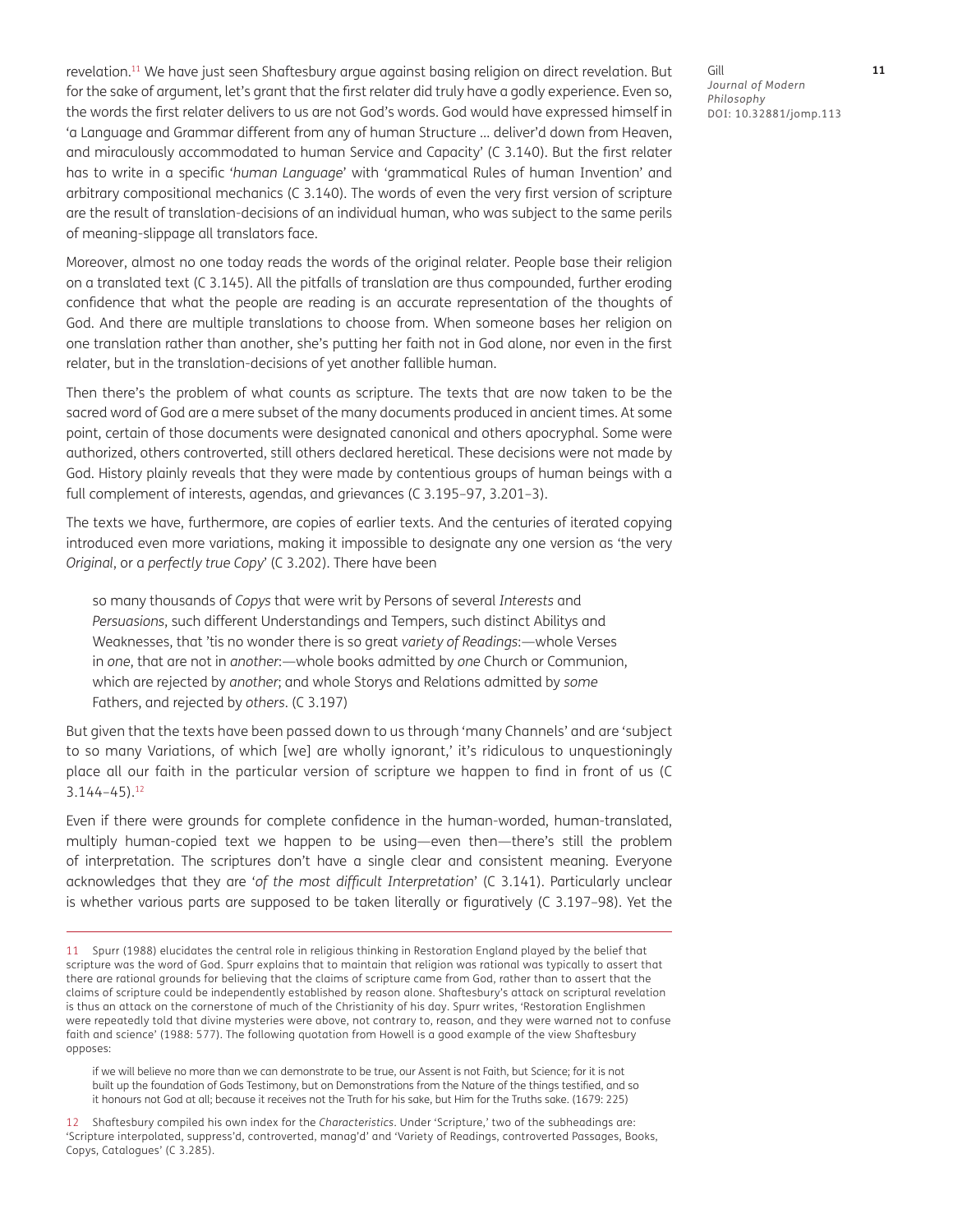difference between a literal and a figurative interpretation can have momentous implications. And the interpretation one accepts is once again the result of undivine, human thought.

Gill **12** *Journal of Modern Philosophy* DOI: 10.32881/jomp.113

Most fundamentally, Shaftesbury denies scriptures are self-justifying. There is in their 'Composition or Style nothing miraculous, or self-convincing' (C 3.144). That there is in Scripture the assertion of a proposition is in and of itself no more reason to believe it than there is to believe assertions in any other text. Whether to accede to a proposition in all these cases is a matter for rational judgment—a question of thinking critically about the intrinsic merits of the proposition and how well it fits with other things we know (C 3.140, 3.144–45, 3.193, 3.201).

Shaftesbury's scriptural skepticism stands out clearly when we compare him to other thinkers of his time who were considered religious rationalists. Burnet and Locke, for instance, saw themselves as being in the business of establishing the reasonability of Christianity. Indeed, Burnet and Locke came in for intense criticism for giving reason too prominent a religious role. But reasonability in Burnet and Locke is beholden to the claims of scripture in a manner Shaftesbury explicitly rejects.

For Burnet, it is a given that the events described in the Bible actually happened. His goal in *Sacred Theory of the Earth* is to rationalize scripture—to show how reason can make sense of what scripture tells us. We should think things through, by all means, but for Burnet that thinkingthrough consists of figuring out how to bring our other data into coherence with the fixed points of the Bible. He does not question the accuracy of scriptural history. If the Bible says there was a flood, there was a flood.

Locke may not have shared Burnet's belief in the literal truth of the events described in Genesis. But Locke's approach to the Gospels in *The Reasonableness of Christianity* is similar to Burnet's approach to the flood. Just as Burnet never entertains the question of whether the flood occurred, Locke never entertains the question of whether the Gospel accounts are true and morally perfect. Locke's task is to explain what the Gospel's truth and moral message amount to. Scripture is the fixed anchor from which all Locke's chains of reasoning begin, not a set of propositions that themselves need to answer to reason's demands

Another example is Benjamin Whichcote. Shaftesbury's first publication, in 1698, was a collection of sermons by Whichcote, which Shaftesbury edited and wrote an effusively laudatory introduction to. Whichcote came under strong criticism from the Puritan establishment for his reliance—his perceived overreliance—on reason. 'I oppose not rational to spiritual,' Whichcote famously said, 'for spiritual is most rational' (Whichcote 1753: 99). But Whichcote's commitment to rationality wavered in the face of moral claims found in scripture. Whichcote took to be rationally undeniable the principle of ought-implies-can, according to which persons can legitimately be held accountable for failing to do only those things that they are capable of doing (see Whichcote 1751: 1.205–7 and 1.220–21). Whichcote also took scripture to claim that the only way to achieve salvation is through acceptance of Christ (see Whichcote 1751: 1.385, 2.62, 2.293, and 2.306). Whichcote acknowledged, however, that people living in ancient times and distant lands had never heard of Christ and so were incapable of accepting Him (see Whichcote 1751: 3.302 and 3.307–8). There thus seemed to be a contradiction between the scriptural claim of the need to accept Christ and the rational principle of ought-implies-can. But Whichcote was unwilling to give up the scriptural claim, choosing instead to attempt various convoluted reconciliations, in torturously turgid passages that stand in stark contrast to the plain lucid reasonability of the rest of his work.13 None of those passages were in the sermons Shaftesbury chose for his collection.

A fourth example is John Toland, with whom Shaftesbury collaborated in the late 1690s and early 1700s. In his *Christianity not Mysterious* (1696), Toland proclaimed that he would show 'That there is nothing in the Gospel Contrary to Reason, Nor Above it: And that no Christian Doctrine can be properly call'd A Mystery.' Toland was widely condemned for subordinating religion to rationality. But *Christianity not Mysterious* contains defenses of scriptural claims reason alone would never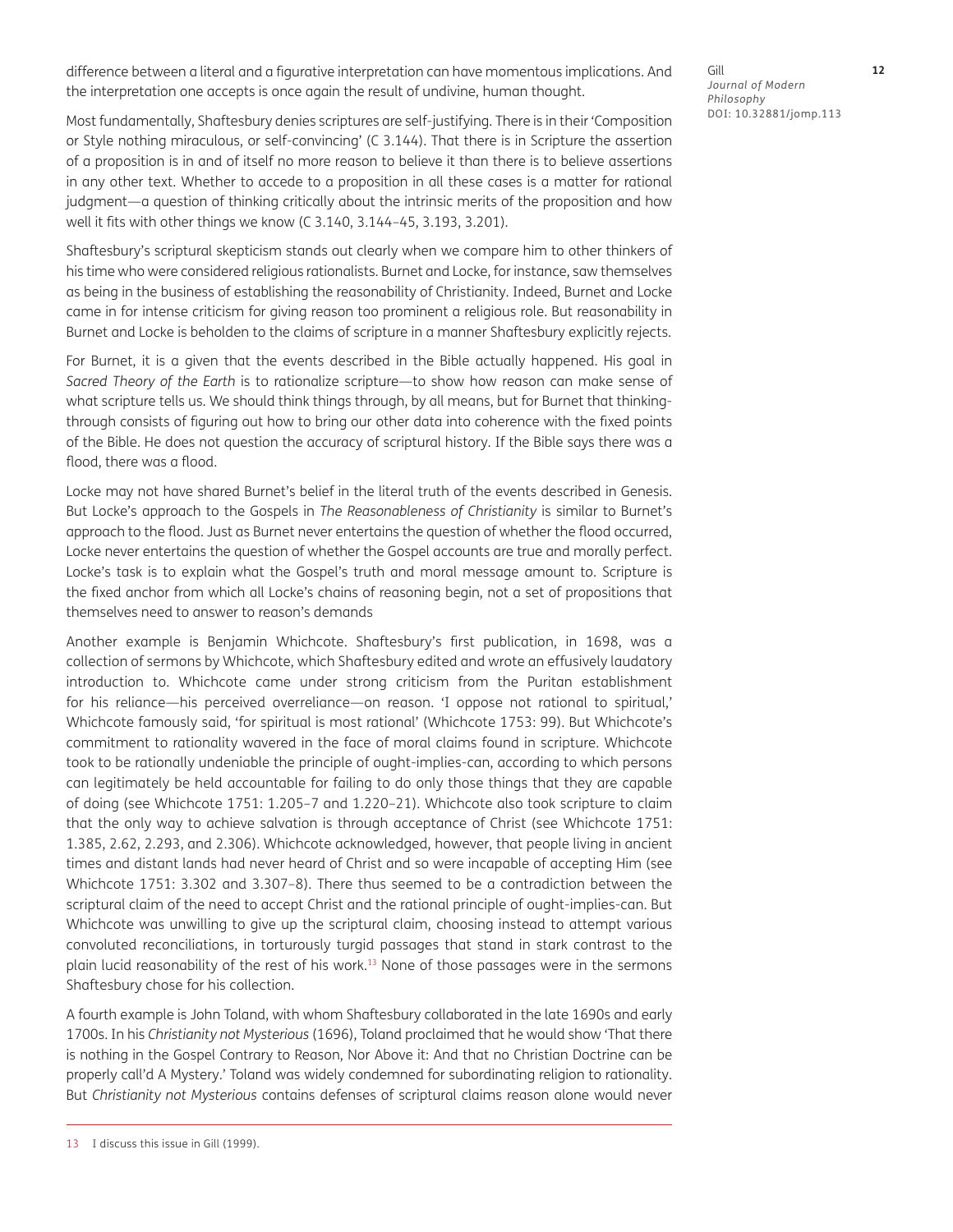produce.14 Toland argues, for instance, that Abraham's willingness to kill Isaac was justified because Isaac's birth (to Sarah, who was past child-bearing years) was a miracle (1696: 131). The miracle of Isaac's birth warranted Abraham in believing that after the sacrifice, God would perform a second miracle and restore Isaac to life. *Christianity not Mysterious* offers similar defenses of the reasonability of believing in original sin (1696: 92–95) and the resurrection (1696: 130). The book's task is to explain the reasonability of what the Bible says, not to submit what the Bible says to reason's examination. Shaftesbury eschews such rationalizations of scripture. He insists the Bible's claims be put to the same critical tests as claims from any other source.15

In his published works Shaftesbury does on a few occasions speak approvingly of the moral message of certain Biblical passages. But he treats those passages not as uniquely holy texts but as examples of morally perspicuous literature, of which he gives a great many more non-scriptural examples.<sup>16</sup> Biblical references are also conspicuously absent in most of Shaftesbury's private notebooks from the late 1690s and early 1700s. Shaftesbury used those notebooks to do his deepest thinking—about what kind of person he wanted to be, about what was truly important, about how to live. This thinking of Shaftesbury's was inextricably bound up with his reading. He refers to other texts on almost every page. From Epictetus there are hundreds of quotations. Marcus Aurelius, Horace, Socrates, and Plato appear dozens of times each. But over many years of extensive writing of his most personal thoughts, Shaftesbury makes (so far as I can tell) only two references to the Bible, and both of those are to passages in Ecclesiastes to which he gives secular interpretations (*Askemata* 442, 453). The evidence suggests that when he was doing his deepest thinking, Shaftesbury hardly ever had a Bible on his desk or on his mind.

## **4. BEAUTY IN GENERAL: THE FIRST PART OF SHAFTESBURY'S SOLUTION**

Shaftesbury wishes to be transported by love for God. But he is determined to remain entirely rational. How does he do it? The beauty of nature provides the answer. In this section we'll look at Shaftesbury's concept of beauty in general. In the next section we'll see how applying that concept to the natural world solves Shaftesbury's problem.

To be beautiful, according to Shaftesbury, is to possess 'Unity of Design' (C 1.89). A beautiful thing is beautiful because all its parts 'concur *in one*' (C 2.161), because it has the 'Character of *Unity*' (C 3.229), because it is '*a Single Piece*' (C 3.214). A beautiful thing 'constitutes a *real* Whole, by a mutual and necessary Relation of its Parts' (C 3.214). It is 'a *Whole*, coherent and proportion'd in it-self' (C 1.129).

Shaftesbury uses numerous words to refer to the property that all beautiful things possess: unity, harmony, regularity, proportion, order, symmetry, balance. He also uses *intire*, as when he says that beautiful things 'are, in themselves, intire Systems' and that a beautiful thing is a 'One Intire Thing' (C 2.161 and 2.195). This is the adjectival form of 'integrity,' a word we generally use to get

14 Berman (1987; 1992) maintains that Toland himself did not really believe these scriptural claims—that the passages in which he seems to endorse them are a subterfuge, a lie, an artful concealment of his actual beliefs and real anti-Christian intentions. If that is the case, it is noteworthy that Shaftesbury also had such anti-Christian intentions and was less willing than Toland even to pretend otherwise. (Perhaps Shaftesbury, because of his higher social position, had the luxury of being less concerned about the personal ramifications of pretending otherwise.) At the same time, I believe that Pfeffer (2020) makes a strong case for reading Toland's writings as less subversive and radical than Berman maintains—which makes Shaftesbury's more thorough rationalism stand out even more clearly.

15 Shaftesbury argues that the Bible's descriptions of events must be put to the same critical tests as the descriptions we find in any other sources from long ago. As much as any other account, scripture stands in need of support from 'the collateral Testimony of other antient Records, Historians, and foreign Authors' (C 3.144). We should accept what the Bible tells us only to the extent that it fits best with things we know about history from other sources.

16 Shaftesbury's rational religion, moreover, doesn't seem to involve distinctly Biblical or Christian elements. Shaftesbury presents the 'Rites, Titles, Habits and Ceremonials' different Christian sects place so much stock in as being peripheral at best. He doesn't think a person is required to observe any particular set of them, or any of them at all (C 3.198, 3.207–9). His description of perfect theism in the *Inquiry into Virtue* doesn't include any of those rites or ceremonies, or even belief in Christ. Nor does there seem to be anything notably Christian about Theocles, the character who embodies true religion in *The Moralists*. Theocles communes with God by roving in the open fields. It's hard to imagine his having a spiritual experience in church.

Gill **13** *Journal of Modern Philosophy* DOI: 10.32881/jomp.113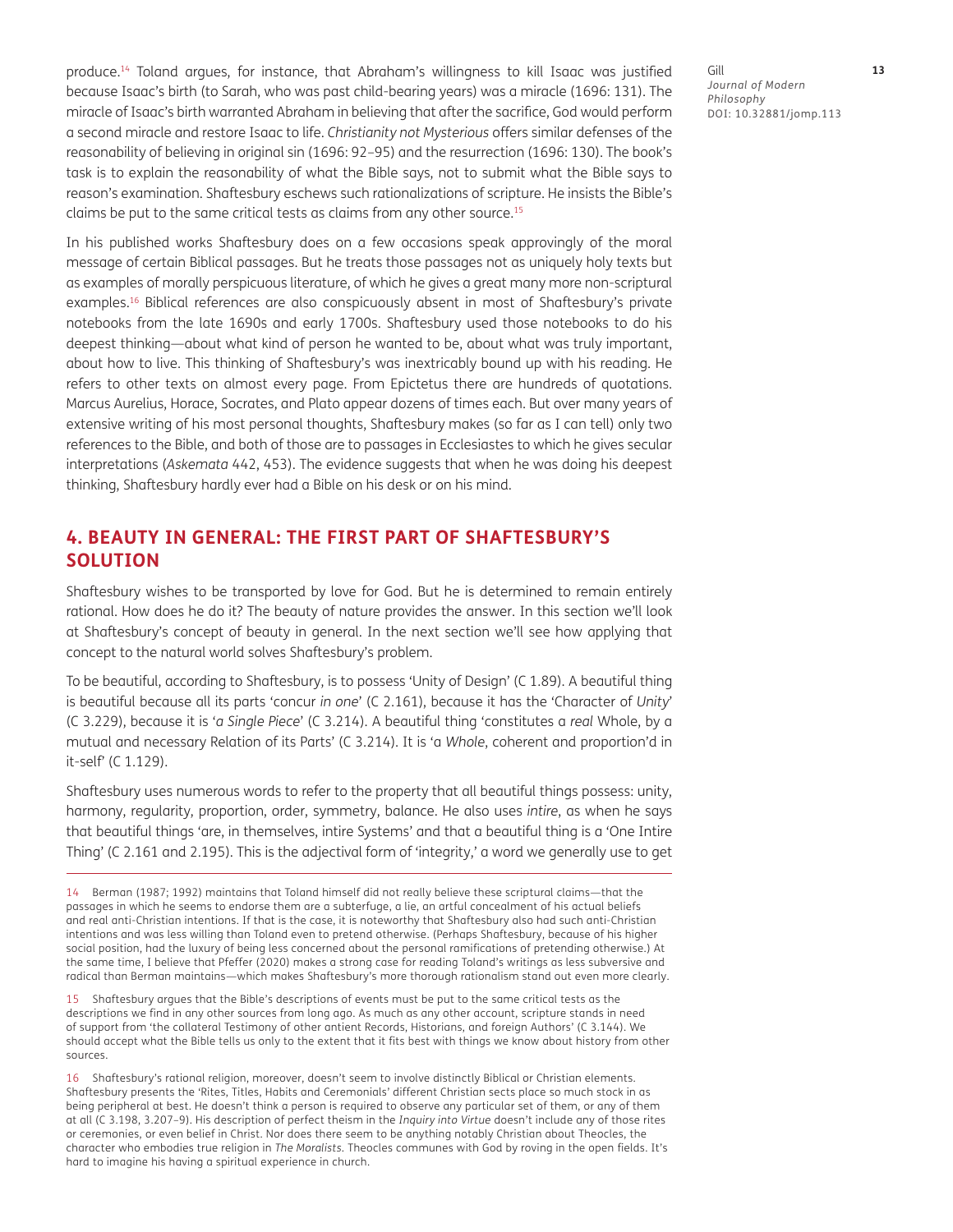across the idea that a person is internally consistent, in complete accord with herself. Shaftesbury thinks that to be beautiful is to have this quality. Every part of a beautiful thing agrees with all the rest. All its elements work together to form a singularly perfect system.

Many different kinds of things can have this property. Music, painting, and poetry can have it. A well-proportioned building can as well. So can a piece of quality workmanship, such as a cabinet or a wagon or a timepiece. Any of these can be beautiful because any of them can possess unity of design. In this, Shaftesbury's concept of beauty does not track our contemporary notions of aesthetic merit. A workaday object to which we might not think to give aesthetic consideration may possess the unity of design Shaftesbury identifies as beauty. A wildly original and provocative performance we judge artistically worthy may lack it.

Shaftesbury thinks we are naturally constituted to have an affectively positive response to beauty. We are 'imprinted' with a 'plain internal Sensation' in favor of it (C 2.161). For unity of design we have an instinctive '*Liking*' or 'taste' (C 2.24–25). Imagine you hear a jumble of discordant notes. Then they come together to form the 'truest harmony' (C 1.208). That moment will be an emotionally pleasant experience. You'll feel an 'original Satisfaction,' a 'natural Joy' (C 2.60). Or imagine you come across a drawing of three hundred and fifty degrees of a perfect circle. There is an infinite number of ways of connecting the two ends. They can be connected by a jagged lightning bolt. By a loop-de-loop swirl. By a random squiggle that travels the margins of the page, or even off the page and onto the table, before connecting up. But the perfectly curved completion of the circle will give you a feeling of satisfaction those other connections will not. The completion of the circle, and only that, will feel right.

For some types of beauty, we feel love at first sight. For other types, love grows out of thoughtful consideration. We experience love at first sight when we encounter '*simple* Beautys' (C 2.231). As examples Shaftesbury cites 'the simplest of figures, as either a round *Ball*, a *Cube* or *Dye*.' The beauty of such things 'is immediately perceiv'd' (C 2.161). '[E]ven an Infant [is] pleas'd with the first View' of them (C 2.231). Recognition of their proportionality is instantaneous. 'No sooner the Eye opens upon Figures, the Ear to Sounds, than straight the Beautiful results, and Grace and Harmony are known and acknowledg'd' (C 2.231).

For '*complicated Beautys*,' in contrast, love develops as a result of rational examination (C 2.231). The 'true beauty and worth' of a thing is its fundamental structure, the harmony and order of all its parts (C 3.101). When an object is complex, an understanding of that structure may require plenty of 'the antecedent *Labour* and *Pains*' of '*Examination* and *Search*' (C 2.224, 3.102). Consider the beauty of '*Mathematicks.*' Someone who understands mathematical principles feels 'Admiration, Joy, or Love' for their '*Harmony*, *Proportion*, and *Concord*' (C 2.60). Such a person 'receives a Pleasure and Delight' from the 'Proportion, Order, and Symmetry' of mathematical discoveries. But this pleasure depends on mathematical understanding acquired by 'progress in Science or Learning.' The mathematician's delight grows out of 'the exercise of his Mind.' Or consider the movement of a sophisticated timepiece. Discerning how the parts—cogs, mainspring, balance wheel, escapement—slot perfectly into place, how they all combine to form a single perfectly harmonious machine, is deeply satisfying, delightful, a joy. But the beauty of the mechanism is not 'immediately perceived.' An infant wouldn't see it, nor would the ignorant, nor the inattentive. It's a beauty you experience because of how the thing works. Your experience of this beauty is inextricably linked to your understanding of it.

This cognitive component of beauty underlies Shaftesbury's defense of art criticism. Some may think that first responses to works of art are the purest, that criticism is at odds with genuine aesthetic engagement, that 'to dissect is to kill.' Shaftesbury rejects that thought. He contends that aesthetic taste can and should be refined, and that such refinement grows out of wellinformed criticism—what Shaftesbury calls 'the *criticizing* or *examining* Art' (C 3.101). Fully appreciating complex beauty involves moving beyond 'those *regular Figures* and *Symmetrys* with which Children are delighted; and proceeding gradually to [more complex] Proportions' (C 3.112). It is a 'false Relish, which is govern'd rather by what immediately strikes the Sense, than by what consequentially and by reflection pleases the Mind, and satisfies the Thought and Reason' (C

Gill **14** *Journal of Modern Philosophy* DOI: 10.32881/jomp.113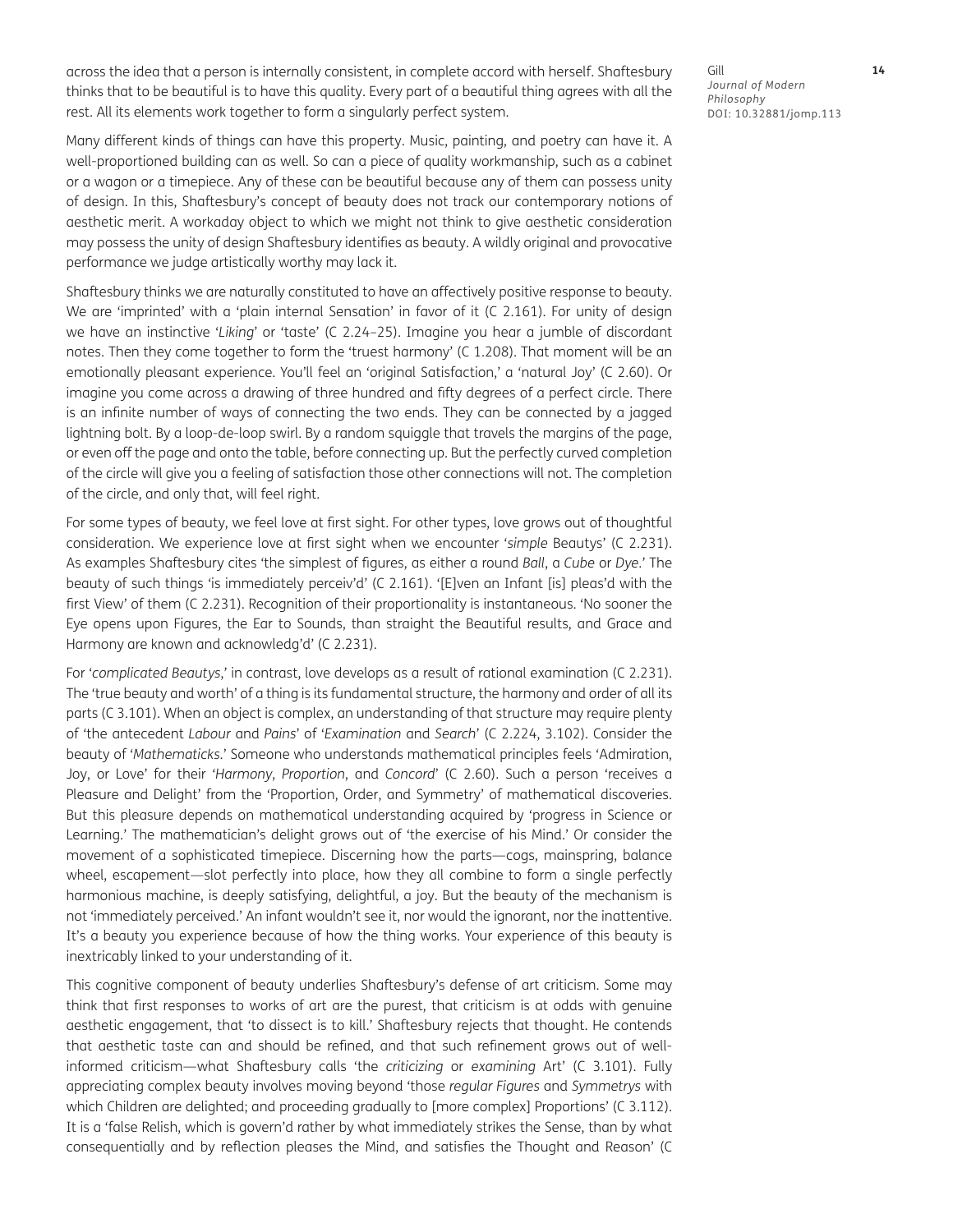3.239). To appreciate complex beauty a person first has to do the mental work of bringing 'Truth and Nature to his Humour' (C 3.103). Love at first sight is nice enough, but only the superficial think it's the highest kind of love there is.

Appreciation of architecture epitomizes the cognitive character of Shaftesbury's view of the experience of beauty. There's an obvious way architectural beauty is not immediately perceivable: you can't see every facet of a building all at once.17 More importantly, the architect's art consists of countless decisions that viewers may appreciate only if they possess some knowledge and understanding. Consider someone who on her way to work every day passes something that registers with her as nothing more than a black box office-building. Then she joins an out-of-town friend on an architectural tour that includes the black box. The guide explains how the architect used new materials to create open spaces that had before been impossible in structures of that height, how the building's skin both reflects sunshine and emits interior lighting, how the exposed floor lines balance the building's verticality, how the spacing of the window struts echoes the rhythm of the I-beams, how the recessed and transparent ground floor walls create the appearance of the building's being lifted skyward. And the person gets it. She grasps the elegance of the design. When she passes by the building now she sees a perfectly proportioned structure that glows and floats, an entity that exudes light and lightness. Through her cognitive accomplishment she now experiences the building as beautiful.

Her new response to the building is emotional, but it's also rational. It flows from reflection and understanding, informed by the facts she learned from the tour guide. Her new response is more objective than her old response in the sense of being responsive to more of the real features of the object—of being more responsive to the object's real features.

Her new response to the building is rational, but it's also emotional. When she looks at the building now, she has an affectively positive reaction she did not have before. The vision for her now is stirring. She does not merely notice new aspects. She feels a new joy.

What exactly is it that we love when we experience beauty? Someone might say that she loves a certain sonata or a particular building. According to Shaftesbury, that's merely a way of talking. The person's love is not actually for the soundwaves that constitute the music, not for the I-beams or the glass. The true object of her affection is the intelligence that composed the sonata and planned the building. Shaftesbury argues for this in a bit of dialogue between Philocles and Theocles that's Socratic to the point of pastiche. Philocles loves beautiful sculpture and metalwork. But Theocles gets him to see that his admiration is not for the physical stuff. He loves the artistry that has brought the physical stuff into a certain form. And it's the mind of the artist that has done that. What is 'really Beautiful' is the mind that has imposed form on the matter, not the matter that has been formed (C 2.225–26). 'Mind alone' is where the 'Principle of Beauty' resides. Love of beauty is love of a designing mind.<sup>18</sup>

## **5. BEAUTY OF NATURE: THE SECOND PART OF SHAFTESBURY'S SOLUTION**

*The Moralists* is Shaftesbury's most sustained attempt to convince us that the natural world is entirely beautiful. On the first of the two days that constitute the narrative of *The Moralists*, Philocles, Theocles, and two other guests take a stroll in the cultivated fields outside Theocles's manor. The other guests note the appearance of the plants. This spurs Philocles, who is an expert in biology, to expound on how each thing works. Having acquired 'Insight into the nature of Simples,' Philocles is able to explain the unity of design of each organism, how its various parts fit together to form a single harmoniously functioning unit (C 2.159). The two guests 'mightily'

Gill **15** *Journal of Modern Philosophy* DOI: 10.32881/jomp.113

<sup>17</sup> But see footnote at C 1.89.

<sup>18</sup> Although it is not clear whether Shaftesbury's view implies that physical objects lack the property of beauty. Glauser argues that when Shaftesbury suggests that physical objects do not possess beauty, he is carried away by his own rhetoric, and that physical objects really do possess beauty, although of a lesser kind than the beauty of minds (2002: 29–30).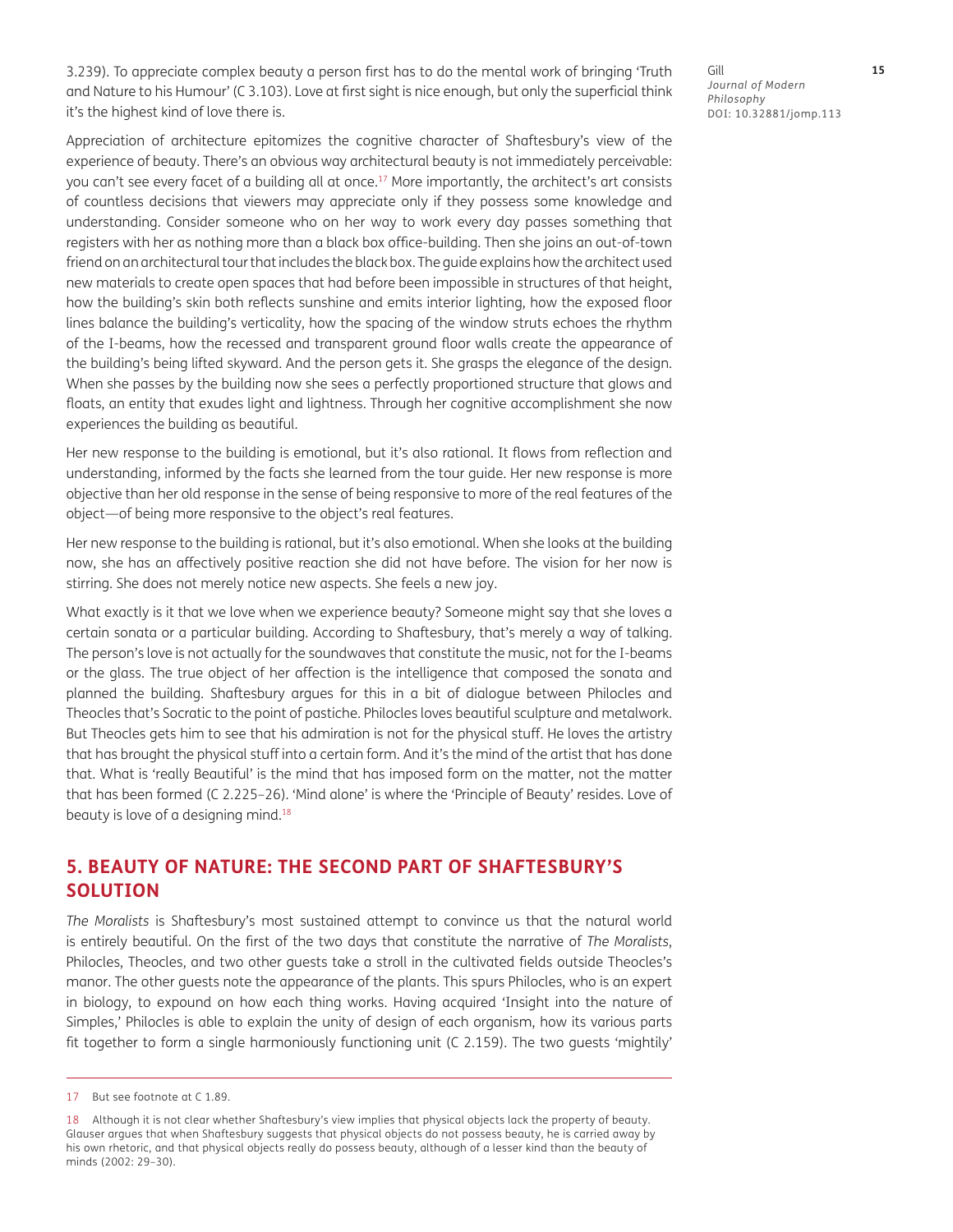approve Philocles's explanations. They appreciate the structure of the plants as a result of learning what Philocles teaches them.

But Theocles urges Philocles to go beyond knowledgeable appreciation of particular plants and animals to something grander. What is of ultimate importance, according to Theocles, is appreciation of the 'Order, Union, and Coherence of *the Whole*' (C 2.162). His 'main Subject, insisted on' is that there is a beautiful harmony to all of nature. While Philocles has an astute understanding of 'Simples,' Theocles wants him to expand his focus to encompass the organization of nature as a whole.

'O my ingenious Friend!' said he, 'whose Reason, in other respects, must be allow'd so clear and happy; How is it possible that with such Insight, and accurate Judgment in *the Particulars* of natural Beings and Operations, you shou'd no better judg of the Structure of Things *in general*, and of the Order and Frame of Nature? Who better than your-self can shew the Structure of each Plant and Animal-Body, declare the Office of every *Part* and *Organ*, and tell the Uses, Ends, and Advantages to which they serve? How therefore, shou'd you prove so ill *a Naturalist* in *this* Whole, and understand so little the Anatomy of *the World* and *Nature*, as not to discern the same Relation of Parts, the same Consistency and Uniformity in *the Universe!*' (C 2.159–60)

Philocles discerns order within all the 'innumerable Parts of the Creation.' He understands how the different elements of each thing are 'united, and conspire[e] fitly within themselves.' But he appreciates 'neither Union nor Coherence' in 'the Whole it-self.' Philocles sees 'the Correspondency or Union of each *part* of Nature' but has to learn to see '*intire* Nature *her-self*.' Philocles is missing the forest for the trees.

A key word for expressing what Theocles wants Philocles to see, a word Shaftesbury adverts to time and time again, is 'system.' Careful study of the natural world shows that small systems function as parts of bigger systems, that bigger systems function as parts of still bigger systems, that those bigger systems function as parts of even bigger systems, and so on. And what study of the natural world eventually reveals is that all these embedded systems function as parts of one entire system, a system of all things. As Theocles says (in a passage with the marginal heading 'System of the World'), 'All things in this World are *united*' (C 2.162). Consider the different parts of a leaf. See the beauty of how the entire thing works as a unit. The leaf, though, is just one part of the tree, which is a more complex yet no less systematic unit. Equally systematic but of even greater complexity is the system comprising the tree and the animals who feed on it and disperse its seeds. And so on, until we eventually realize that there is a 'Universal System.' When we examine carefully, we'll see that everything is 'fitted and join'd' together, each contributing to the 'Order, Union, and Coherence of *the Whole*' (see also C 2.10–12).

Philocles hears what Theocles is saying. He understands that he's supposed to appreciate the systematic whole. But he doesn't think he's capable of such a 'Mystical Love.' As we've seen, Shaftesbury berated himself for the same failing.

The second day of *The Moralists* consists of Theocles's teaching Philocles how to overcome his emotional limitation and learn to love nature as a whole. Theocles begins with an examination of an oak tree. An oak tree, both characters unquestioningly assume, remains a single thing throughout its life. It has an identity. That identity cannot consist of the tree's outward form, for other things—such as 'a Figure of Wax … cast in the exact Shape and Colours of this Tree' could have the same outward form and yet not be an oak tree (C 2.195). Nor can it consist of the physical stuff of which the oak tree is made, as the tree will remain '*One and the same*; even when by Vegetation and change of Substance, not one Particle in it remains *the same*' (C 2.196). What the tree's identity must consist of, rather, is the 'Concurrence' of all its individual pieces '*in one common End*,' the enduring organizational principle of which its different elements partake, the '*Sympathizing of* [its] *Parts.*'

Gill **16** *Journal of Modern Philosophy* DOI: 10.32881/jomp.113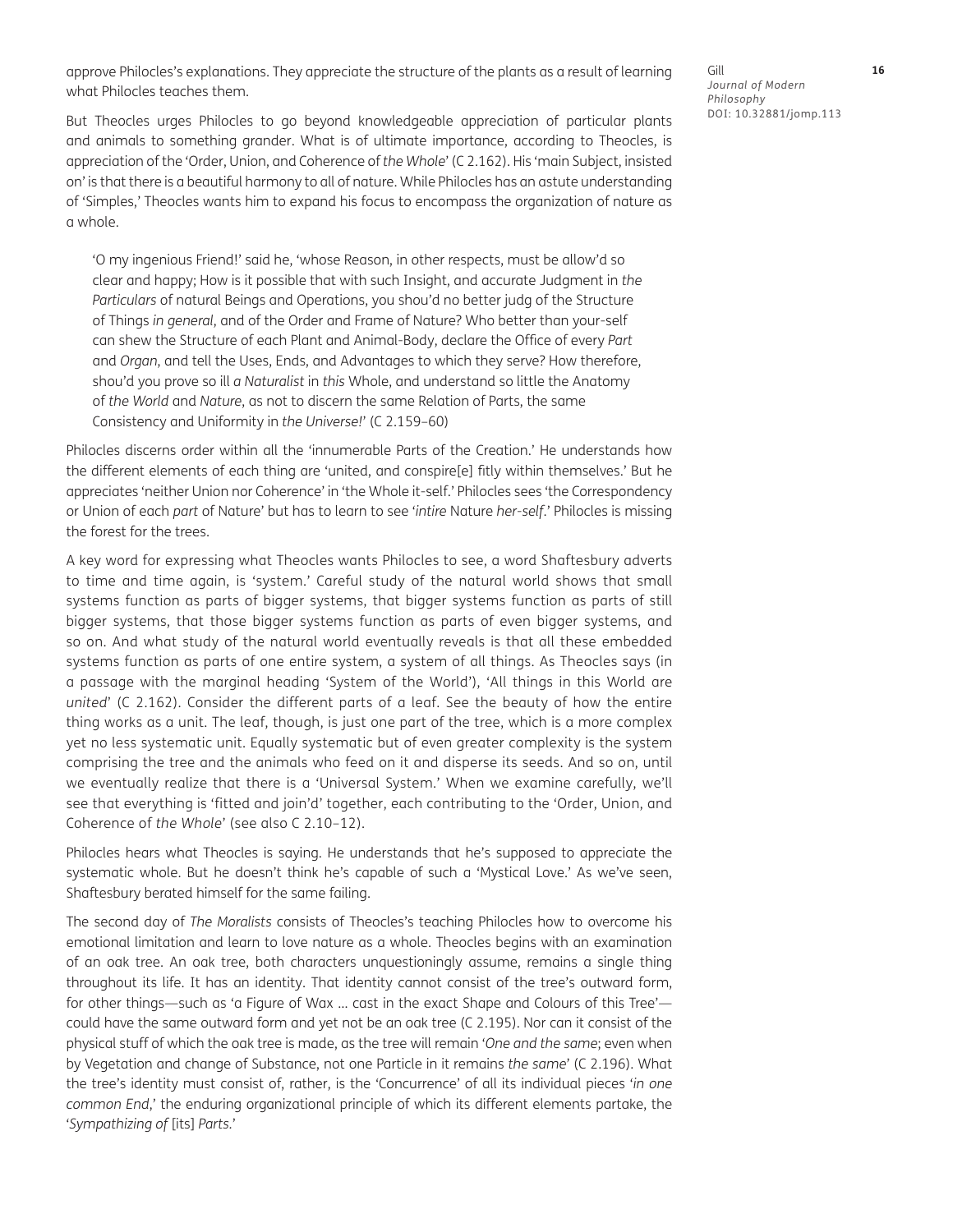The same reasoning applies to the identity of a person. A person is a single thing, retaining an identity throughout the years. But that identity cannot consist of physical matter, as every particle of a person changes over time. The '*Stuff* … of which we are compos'd', says Theocles,

wears out in seven, or, at the longest, in twice seven Years, [as] the meanest Anatomist can tell us. Now where, I beseech you, will that same *One* be found at last, supposing it to lie in the *Stuff* it-self, or any part of it? For when that is wholly spent, and not one Particle of it left, we are *Our-selves* still as much as before. (C 2.196)

Nor can a person's identity be based on any idea or emotion, as all of a person's ideas and emotions change as well. There's no single mental item that has the constant existence that would be needed to fund a person's identity. So since a person remains '*one and the* same, when neither *one* Atom of Body, *one* Passion, nor *one* Thought remains the same,' his identity must be based on 'a Sympathy of Parts.' His identity must consist of an overall organization, of a 'simple Principle' of which all the person's different aspects partake (C 2.197).

Theocles next sets out to show that the natural world as a whole is just as organized as a tree, and considerably more organized than most people. To make this point, he cites the 'mutual Dependency' of plants and animals, and the coordinating roles of the forces of light, wind, water, and fire (C 2.162–63, C 2.207–9, C 2.214–15). The more we learn about the land and its inhabitants, the clearer it becomes that there is '*a uniting Principle* in Nature' that brings all its aspects into '*Harmony* and *Order*' (C 2.200–1).

This systematic order of the natural world is the basis of Shaftesbury's argument for the existence of God. A classic version of the argument from design, the argument has three parts. The first is the set of empirical observations that establish the world's extensive order. The second is the claim that there are only two possible explanations for the world's extensive order: random accident, or intelligent designing mind. So far as I can tell, Shaftesbury assumes this without argument. He takes it to be obvious that these are the only two choices. Writing at the turn of the eighteenth century, he doesn't betray any inkling of the possibility of the mindless but non-random processes that Darwin would later use to explain the organization of animals, plants, and ecosystems.

The third part of his argument from design is an inference to best explanation. The natural world manifests astounding systematicity. That an intelligent mind designed that system is a better explanation than that it arose randomly, by accident.

Now having recogniz'd this uniform consistent Fabrick, and own'd the *Universal System*, we must of consequence acknowledg a *Universal* Mind.… For can it be suppos'd of any-one in the World, that being in some Desart far from Men, and hearing there a perfect Symphony of Musick, or seeing an exact Pile of regular Architecture arising gradually from the Earth in all its Orders and Proportions, he shou'd be persuaded that at the bottom there was no *Design* accompanying this, no secret Spring of *Thought*, no active *Mind*? Wou'd he, because he saw no Hand, deny the Handy-Work, and suppose that each of these compleat and perfect Systems were fram'd, and thus united in just Symmetry, and conspiring Order, either by the accidental blowing of the Winds, or rolling of the Sands? (C 2.164)

We would expect randomness to produce a 'distracted Universe' (C 2.121). If everything originated in mindless accident, there would be 'no Coherence in the World,' 'No Order, no Proportion,' no evidence of a general 'Project or Design.' But observation reveals the natural world to be exactly the opposite—'a System compleat,' all its components fitted to wondrously coherent design. The natural world bears the marks we would expect in the handiwork of a 'supreme Intelligence.'<sup>19</sup>

19 Hume's comments in *Dialogues concerning Natural Religion* about the rotting of a turnip seem to me to be a variation on Shaftesbury's *Moralists* discussion of decay and rotting; compare C 2.205–6 with Hume's *Dialogues* part 12, paragraph 7 ([1779] 2007: 185). Hume seems to modify Shaftesbury's theme of our world's being only one of many created worlds; compare C 2.168 with Hume's *Dialogues* part 5, paragraph 12 ([1779] 2007: 45). The narrative tone of Hume's dialogue also seems to be very similar to the first night of *The Moralists* (with Demea adopting a tone similar to Shaftesbury's old Gentleman, and Philo adopting a tone similar to Philocles). Given these similarities, Shaftesbury's prominence at the time, and Hume's close acquaintance with *Characteristicks*, it seems to me very likely that Hume had *The Moralists*' argument from design very much in mind when composing the *Dialogues*.

Gill **17** *Journal of Modern Philosophy* DOI: 10.32881/jomp.113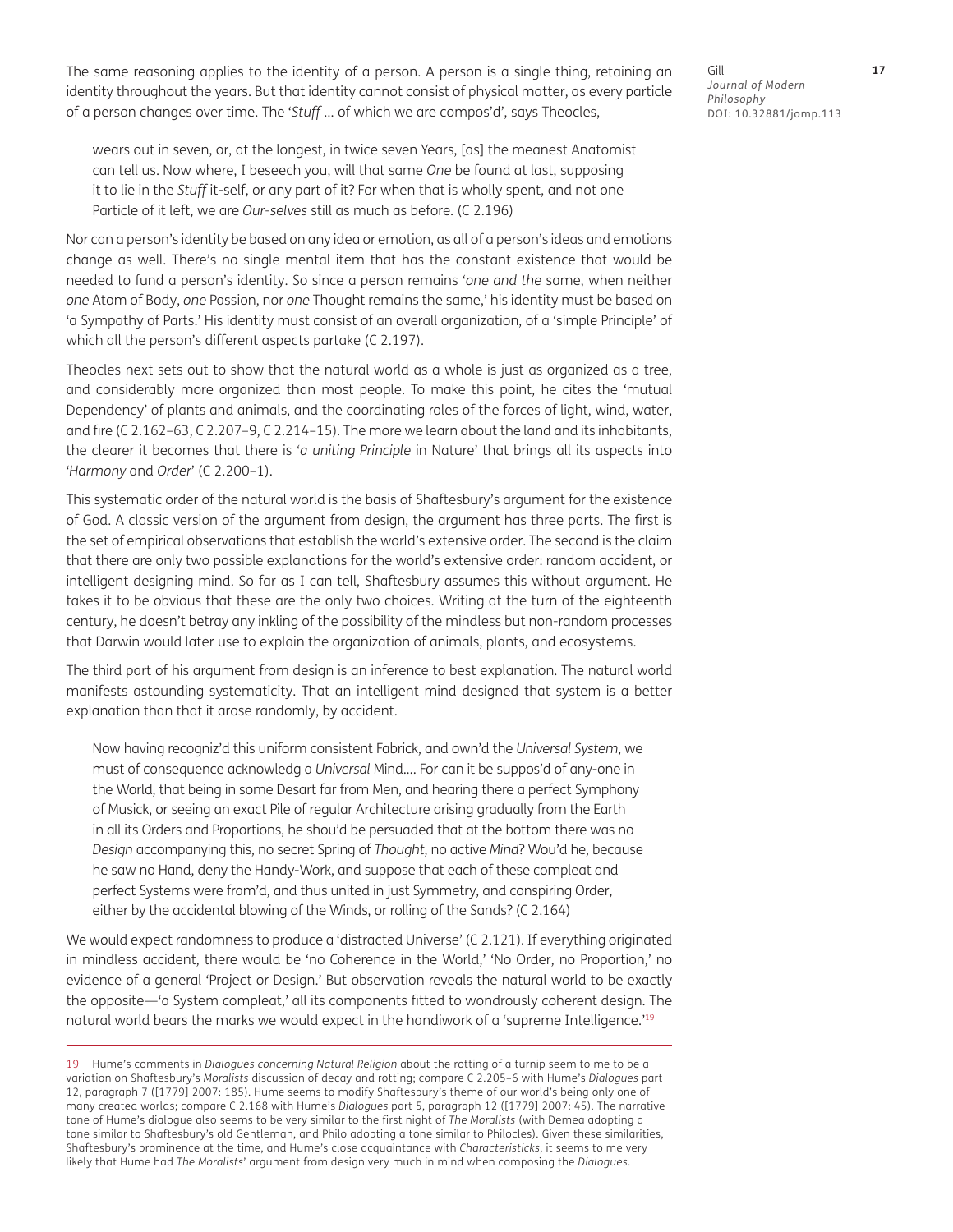Shaftesbury presents this as a thoroughly rational conclusion. We thus see Theocles surveying the 'Universal System' 'from the minutest Ranks and Orders of Beings to the remotest Spheres' and then concluding that belief in God is 'establish'd on abundant Proof, capable of convincing any fair and just Contemplator of the Works of Nature' (C 2.162). Shaftesbury intends to establish belief in God on a 'rational and just Foundation.'

Shaftesbury's argument from design relies on the findings of geology, botany, and biology.<sup>20</sup> He points to the minute phenomena revealed by the 'mechanick Art' of microscopes (C 2.206), to the vast phenomena revealed by the 'new philosophical Scene' of astronomy (C 2.196), and to all the different kinds of phenomena in between. '[T]o Minds, like yours, enrich'd with Sciences and Learning,' says Theocles to Philocles, the 'Order and Perfection' of everything in heaven and earth will become apparent (C 2.164). Theocles again: 'The Contemplation of the Universe, its Laws and Government was, I aver'd, the only means which cou'd establish the *sound Belief* of a Deity' (C 2.187–88). Religion must be 'establish'd on abundant Proof, capable of convincing any fair and just Contemplator of the Works of Nature' (C 2.162). Just as one needs artistic knowledge of '*shades* and *masterly Strokes*' to judge accurately the beauty of paintings, so too one needs 'Study, Science, or Learning' in order to judge the true beauty of nature (C 2.224). Shaftesbury disdains analytic exercises that do nothing to improve conduct or character, and he believes many thinkers of his day had become so enamored of their narrow empirical investigations that they forgot that the search for wisdom that should be of the highest importance (C 1.127-80, 2.205).<sup>21</sup> But he is no enemy of a rational understanding of nature, no enemy of science.<sup>22</sup>

His rational approach leads Shaftesbury to reject miracles. Many base their religious confidence on the occurrence of miracles. But Shaftesbury argues that miracles are not merely unnecessary for belief in a perfectly good god but are actually incompatible with such belief.

We can conclude the designer of the world is perfectly good when we see that the result of his design is perfectly 'regular and orderly,' when it runs entirely by 'just and uniform' laws (C 2.188– 90). But a miracle, by definition, is a violation of regular and orderly uniform laws. A miracle is 'Breach of Laws, Variation and Unsteddiness of Order,' a 'mangling and disfigurement of *Nature*,' 'Irregularity and Discord,' something 'irregular, variable, inconstant,' manifestation not of a 'just

20 Important predecessors of Shaftesbury in this wave of scientific design arguments were More's *An Antidote against Atheisme* (1653), Ray's *The Wisdom of God Manifested in the Works of the Creation* (1691), and Bentley's *A Confutation of Atheism from the Origin and Frame of the World* (1693). Influential works following on Shaftesbury's include Derham's *Physico-Theology: or, A Demonstration of the Being and Attributes of God, from his Works of Creation*  (1713), Collins's *A Discourse of Free-Thinking* (1713), and Tindal's *Christianity as Old as Creation* (1730). Newton expresses a view of nature that is similar to *The Moralists* in its rational requirements for religious belief (1718: 377–79).

Rivers has a different view of Shaftesbury's place in this line of thought, writing that for Shaftesbury belief in God

is not reached by metaphysical speculation (although Theocles engages Philocles in metaphysical argument before summarising the faith of theism, Shaftesbury's methods are not like Cudworth's). Nor is it demonstrated through minute empirical observation of the hand of the divine artificer in natural phenomena (the enormously influential method of Ray and Derham). The basis of Shaftesbury's epistemology is psychological. (2000: 141)

I am claiming that Shaftesbury *does* reach appreciation of God's design through the observational method of Ray and Derham. But I agree with Rivers that Shaftesbury also uses psychology to make his point. The second part of the *Inquiry* is Shaftesbury at his most psychological. The second day of *The Moralists* is Shaftesbury at his most naturally scientific.

21 The passage at C 1.179–80 includes the sentence, 'The most ingenious way of becoming foolish, is *by a System*,' which is often cited as evidence of Shaftesbury's disregard for philosophical coherence. That's a misreading. True philosophy is, for Shaftesbury, systematic—all the elements will fit together into a perfectly coherent whole, with subject matter and packaging that promotes the improvement of character and conduct. Shaftesbury's point is that many would-be philosophical explorations become derailed from what should be their true purpose (wisdom, virtue) by an over-fondness for the construction of elaborate academic positions.

22 I agree with Glauser when he writes,

[I]t is impossible for this disposition to be exercised with regard to the beauty of a great many things in the absence of considerable scientific, psychological, moral and theological knowledge. Even given the last three, a person wishing to discover the beauties of the material world would need a great deal of knowledge in physics, geology, and cosmology. Although Shaftesbury does not stress this point, it is fair to say that whatever his conception of aesthetic experience is, it is bound to rely heavily in many cases on the accumulation of a great deal of rational knowledge. This is important to stress in the face of romantic interpretations of Shaftesbury. Rather, his whole approach to beauty leans on the hopeful promise of important progress in scientific, psychological and moral knowledge. This is why he is a figure of the Enlightenment. (2002: 34–35)

Gill **18** *Journal of Modern Philosophy* DOI: 10.32881/jomp.113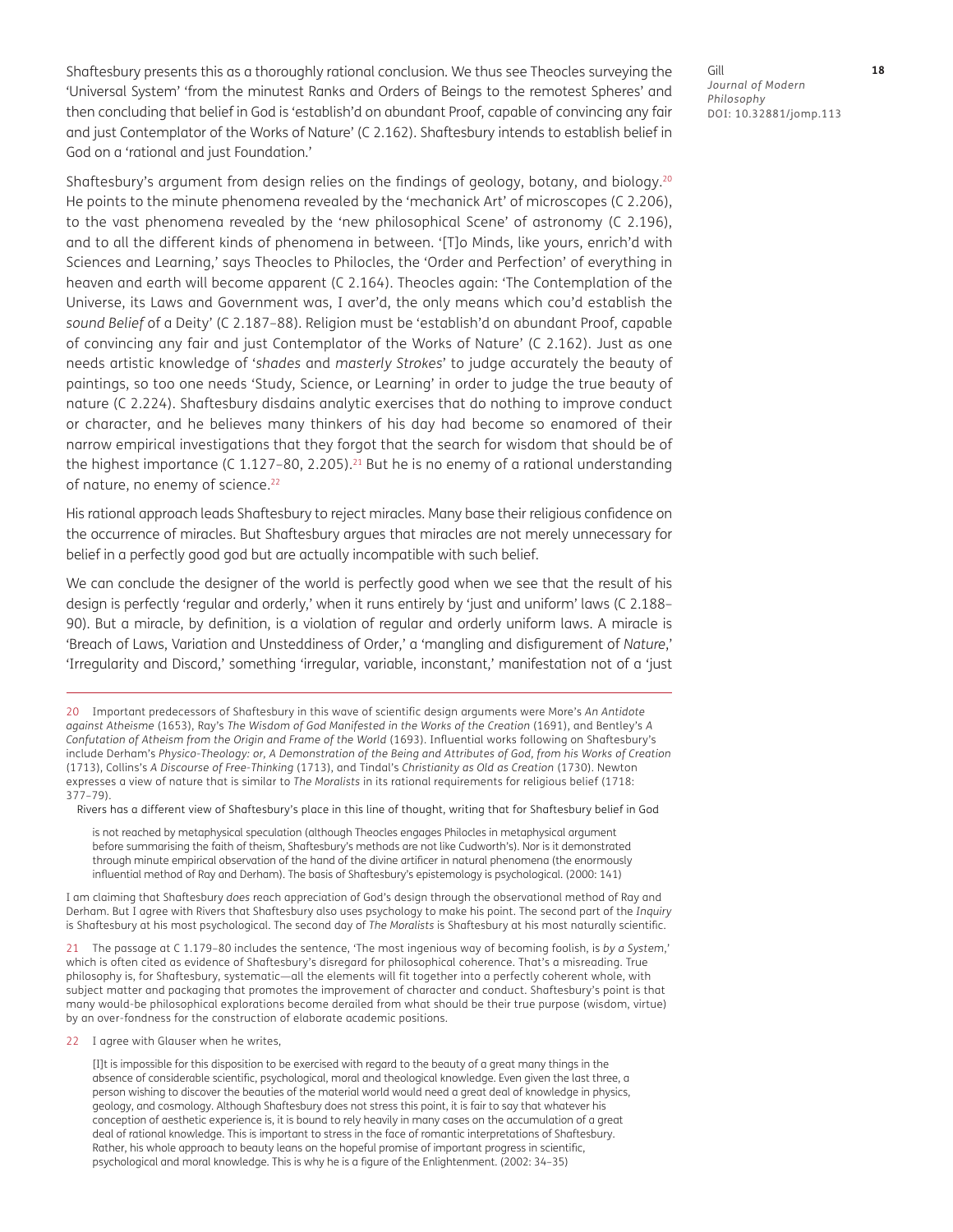and uniform' will but rather of 'Caprice' (C 2.189–90). Far from proving the existence of a perfectly good god, the occurrence of miracles would imply that the universe is the result of imperfect creation, or chaos. As Philocles says to a miracle-touting character,

For whilst you are labouring to unhinge Nature; whilst you are searching Heaven and Earth for Prodigys, and studying how to miraculize every thing; you bring Confusion on the World, you break its Uniformity, and destroy that admirable Simplicity of Order, from whence the One infinite and perfect Principle is known. (C 2.189)

A master craftsman will design a machine that fulfills its purpose smoothly on its own, without the need for ad hoc alterations. It is a poor craftsman whose mechanism relies for its operation on jury-rigged, one-off interventions. The occurrence of miracles would imply that the creator of our world is like the poor craftsman.

Shaftesbury's commitment to rational understanding of nature and his resultant rejection of miracles is more thorough than that of other writers of his day with reputations for a rational approach to religion.23 Toland's *Christianity not Mysterious*, for instance, contains some statements that may suggest a rejection of miracles. It condemns the irrational reliance on miracles of 'the *Papists*, the *Jews*, the *Bramins*, the *Mahometans*,' and it ridicules the silly credulousness of those who believe that '*Christ* was born without opening any Passage out of the *Virgin's* Body' or 'that a Head spoke some Days after it was sever'd from the Body, and the tongue cut out' (1696: 146). It turns out, however, that the problem with such people is not their belief in miracles *per se*. The problem is that they believe in too many miracles, that a miracle can happen for too trivial a reason. 'God is not so prodigal of *Miracles*' that he will deal them out them willy-nilly (1696: 146). God only plays the miracle-card when it's really important.

The Order of Nature is not alter'd, stopp'd or forwarded unless for some weighty Design becoming the Divine Wisdom and Majesty. And, indeed, we learn from *Scripture* and *Reason*, that no *Miracle* is ever wrought without some special and important End. (Toland 1696: 146)

As we've seen, *Christianity not Mysterious* contends that the birth of Isaac was a miracle. It asserts that the curing of 'the blind, the deaf, the lame, the diseas'd' by Jesus and the disciples was miraculous as well (1696: 147).

Locke also argues that God doesn't work by miracles—unless it's really important.

For though it be as easie to Omnipotent Power to do all things by an immediate overruling Will; and so to make any Instruments work, even contrary to their Nature, in subservience to his ends; Yet his Wisdom is not usually at the expence of Miracles (if I may so say) but only in cases that require them, for the evidencing of some Revelation or Mission to be from him. He does constantly (unless where the confirmation of some Truth requires it otherwise) bring about his purposes by means operating according to their Natures. (Locke [1695] 1999: 91)

God can miraculously violate the laws of nature whenever he wants. But miracles are precious. Better to save them up for special occasions. Indeed, if God were to perform too many of them, 'Miracles would lose their name and force' (Locke [1695] 1999: 91). The rarity of miracles ensures that God will get the most bang for the buck for each one. Some examples Locke cites: Moses's staff becoming a snake and devouring the staff-snakes of the Pharaoh's magicians; Jesus's walking on water and feeding the five thousand; the disciples' curing the deaf, dumb, and blind. God's purpose in all these cases was to convince observers of the credentials of his messengers. The miracles were unassailable marks of authority, the seal God set on what Moses, Jesus, and the disciples had to say.

Ralph Cudworth, another one of Shaftesbury's predecessors who endorsed rational religion, argued that God executed His providence through 'the Regular and Orderly Motion of Matter' (1678: 150).

Gill **19** *Journal of Modern Philosophy* DOI: 10.32881/jomp.113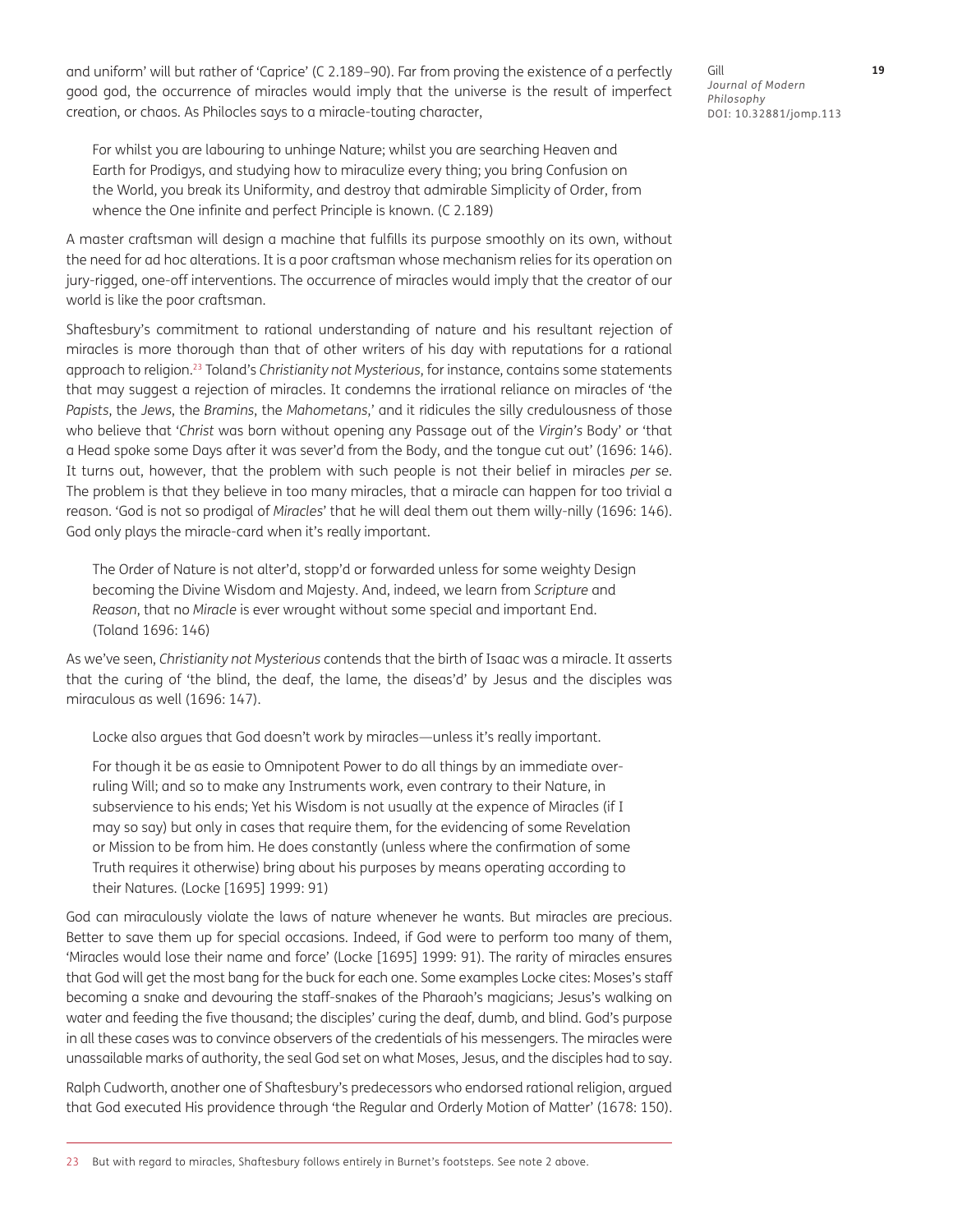Cudworth was especially well-known for his idea of a '*Plastick Nature*,' which explained phenomena that could not be accounted for by the movement of dumb matter or the conduct of conscious beings (1678: 150). These ideas of Cudworth's helped lay the groundwork for the development of the modern view of scientific laws. Cudworth maintained, however, that 'there is also besides this, [i.e., besides the regular and orderly operations of plastic nature] a Higher Providence to be acknowledged, which presiding over it, doth often supply the Defects of it, and sometimes Overrule it' (1678: 150). The providential overruling of the regularly and orderly operations is the occurrence of miracles, which are on occasion necessary for God to achieve purposes the laws of nature cannot.

Shaftesbury, in contrast, gives no quarter. He denies categorically that a truly good god would design a world in which the laws of regular and orderly motion ever need to be circumvented. The design of a truly good god would be regular and orderly through and through. A truly good god would create a world that has all and only the beauty that science can reveal.<sup>24</sup>

Shaftesbury's uncompromising rationalism is also evident in the answer he gives to an objection to his argument for a perfect creator of nature. The objection is that certain natural occurrences don't make sense to us. We can see the logic of some of what goes on in nature but we can't see it all. Some natural occurrences appear stubbornly mysterious, pointless, random. The conclusion that nature has been designed by a perfectly harmonious and ordered mind is supposed to be based on the harmony and order of the observable phenomena. But if we cannot discern harmony and order in some of those phenomena, it looks as though we are unwarranted in attributing them to a perfectly harmonious and ordered mind after all.

In response Shaftesbury does not deny that some natural phenomena appear to us to be disorderly and inharmonious. He claims, however, that it's more rational to conclude that the recalcitrant phenomena are part of a harmony and order we have not yet discerned than that they are random or ill-designed (C 2.163–65, 2.203–4). He argues for this claim by pointing to the perception a person entirely 'ignorant of the Nature of the Sea or Waters' would have of a large sailing vessel anchored on a perfectly calm day (C 2.163–64; see also 2.203). If the person were on board and examined all the rooms below, he would appreciate how many different parts of the ship work together to perform complex functions. But because the ship would be still, he would not be able to see the purpose of the sails above. Nonetheless, it would be unwarranted for him to 'pronounce the Masts and Cordage to be useless and cumbersom, and for this reason condemn the Frame, and despise *the Architect*.' For since there are so many parts of the machine that he realizes work so well, the most rational conclusion for him to draw is that the sails are also well-designed, even if he is at the moment unable to see what that design is. Now compare this view of the ship to our perception of the world. There have been numerous features of the world whose purpose we have not initially understood. As a result of careful observation and scientific study, however, we have come to see that they do indeed serve a purpose. We have achieved the realization that what had initially seemed random or ill-designed in actuality fills perfectly a role in the system of which it is a part. But since we have had so many of these experiences in the past—of initially not understanding the purpose of a thing, and of then coming to realize that it does indeed serve a purpose—the rational conclusion to draw is that those things we do not now understand also fill a systematic role.

Imagine you are acquainted with a very brilliant person. In the past she has done things you initially did not understand the rationale for. But you eventually came to see that those things were perfectly planned and executed. You now realize that they were exactly the right things to do, even though you hadn't been able to see it at the time. Now imagine that this person does something that you do not understand the rationale for. Your past experience gives you reasonable grounds for trusting that in fact she has full justification for what she is doing—that her actions really are part of a systematic plan, even if you currently cannot see the reasons for them. Our relationship to the natural world, according to Shaftesbury, is the same as your

Some of Shaftesbury's narrators, however, do seem to allow for the occurrence of miracles in ancient times, even if they reject that God would produce any miracles in the current age. See C 2.184 and C 3.46.

Gill **20** *Journal of Modern Philosophy* DOI: 10.32881/jomp.113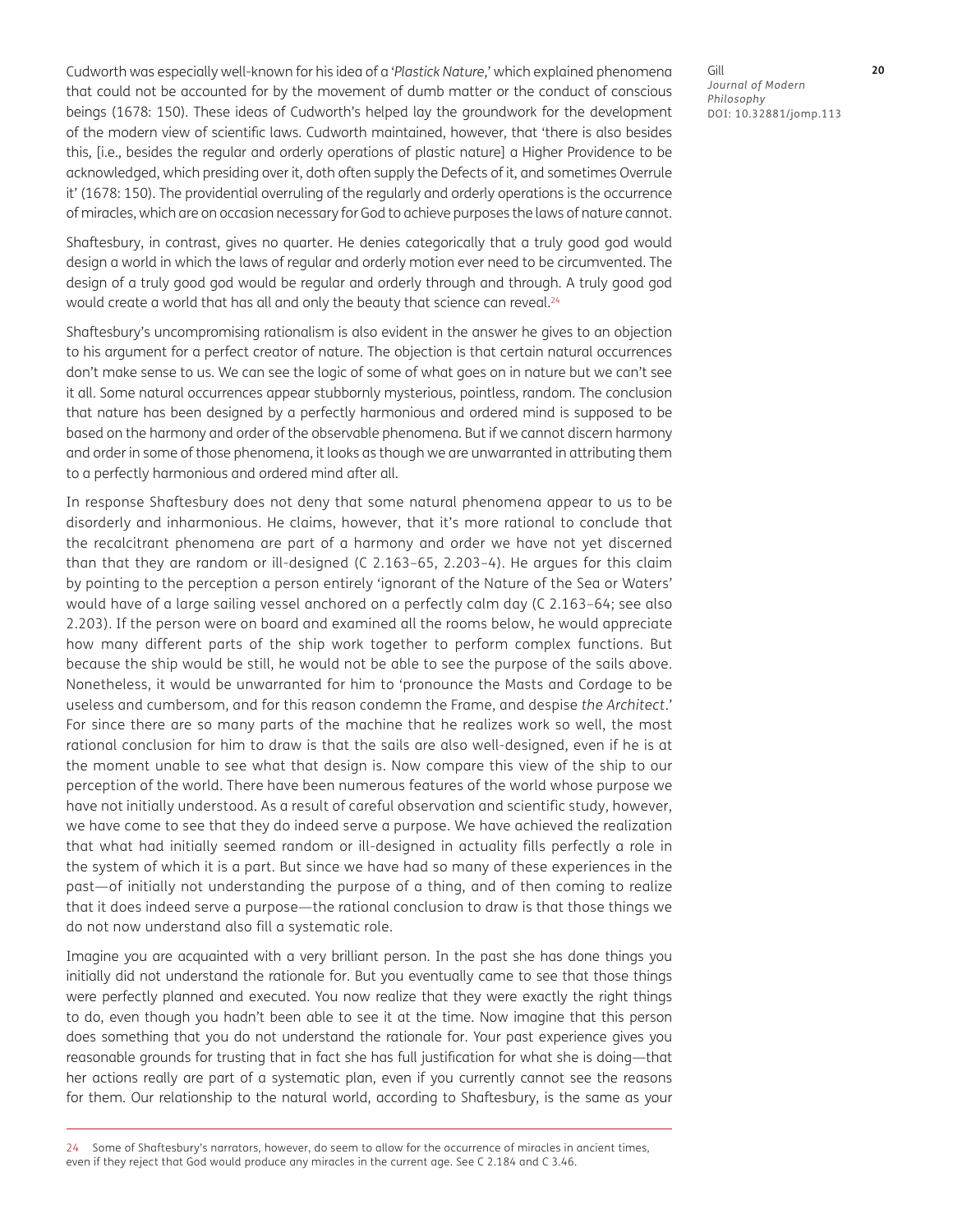relationship to the plans of the very brilliant person. We have had many experiences in the past of encountering natural phenomena we initially did not understand and then coming to see their role in the overall system. And we have come to realize that the systematic workings of nature are more sophisticated than what we ourselves could have designed. It is thus reasonable to conclude that things we don't currently understand do indeed have a purpose. The very brilliant person's track record gives you rational grounds to infer that even if you can't see the point of an action of hers right now it does indeed have a point. Just so, nature's track record gives us rational grounds to infer that its occurrences follow a deep order even if we can't discern that order at the moment. This is a rational argument for concluding there's an underlying reason even for those things we can't see the reason for.

Some recent commentators have claimed that Shaftesbury believes religion outstretches rationality. Patrick Müller says that Shaftesbury believes that rational thought alone cannot get us all the way to belief in a perfect god:

In contemplating the beauty of nature, fancy transcends the limits of the human mind.… Theocles' sublime meditations do not attempt to produce logically sound arguments; they are allegorical verbal paintings of the deity's creation. The order of the divine cosmos, its inherent goodness [and] its '*Mysterious* Beauty' cannot be rationally *understood* by human beings. (Müller 2010: 224)

According to Müller's Shaftesbury, belief in a perfect god is 'anti-rational' (Müller 2010: 227). John McAteer says that Shaftesbury believes in 'a kind of mystical vision of the natural world, a vision of things "too wonderful" for human beings to understand' (2016: 789), $^{25}$  and that Shaftesbury believes it is 'in vain' to 'seek to rationally understand the basic principles of nature' (2016: 791). Yu Liu contends that Shaftesbury wants 'to free himself from his own rational control or to lose himself in his admiration,' and that as a result Shaftesburean beauty 'is certainly not predicated' on 'the ideas of order and regularity' (Liu 2004: 224–25).

Müller, McAteer, and Liu are mistaken to suggest that Shaftesbury bases his religion on antirational grounds. Shaftesbury's religion is based on the experience of the beauty of nature, and for Shaftesbury our experience of the beauty of a complex entity is downstream of our understanding of the entity's unity. It's true that Shaftesbury thought there are particular natural phenomena whose purpose we cannot understand. But Shaftesbury thought he had a rational argument for the conclusion that nature as a whole is nonetheless beautiful: we have observed enough things in nature that do make sense that it is rational to assume that there is a sensible purpose for even those particular phenomena we do not (yet) understand.

For Shaftesbury, knowledge of the natural world is an essential component of the proper identification and appreciation of the beauty of God's creation. The importance of such knowledge for appreciation of the world's beauty is something Philocles learns. He used to be like the 'Vulgar' who form their judgments 'freely on the first view.' But he now realizes that he must understand objects if he is to grasp their true beauty. Pretty-as-a-picture scenic views are 'slight superficial Beautys.' Their charms are 'very shallow,' they sit 'upon the Surface.' By acquiring scientific knowledge, Philocles comes to see a deeper beauty. Theocles compares this appreciation of the beauty of nature to the sophisticated responses of expert art critics.

What difficulty to be in any degree knowing! How long ere a true *Taste* is gain'd! How many things shocking, how many offensive at first, which afterwards are known and acknowledg'd the highest *Beauty*! For 'tis not instantly we acquire the *Sense* by which these Beautys are discoverable. *Labour* and *Pains* are requir'd, and *Time* to cultivate a natural Genius.… In Painting there are *Shades* and *masterly Strokes*, which the Vulgar understand not, but find fault with; in Architecture there is *the Rustick*; in Musick *the* 

25 McAteer claims Shaftesbury's view is similar to the Book of Job, in which God gives Job 'a kind of mystical vision of the natural world, a vision of things "too wonderful" for human beings to understand' (2016: 789). As I explain in the body of the text, Shaftesbury himself uses the Book of Job to argue for a more rational view.

Gill **21** *Journal of Modern Philosophy* DOI: 10.32881/jomp.113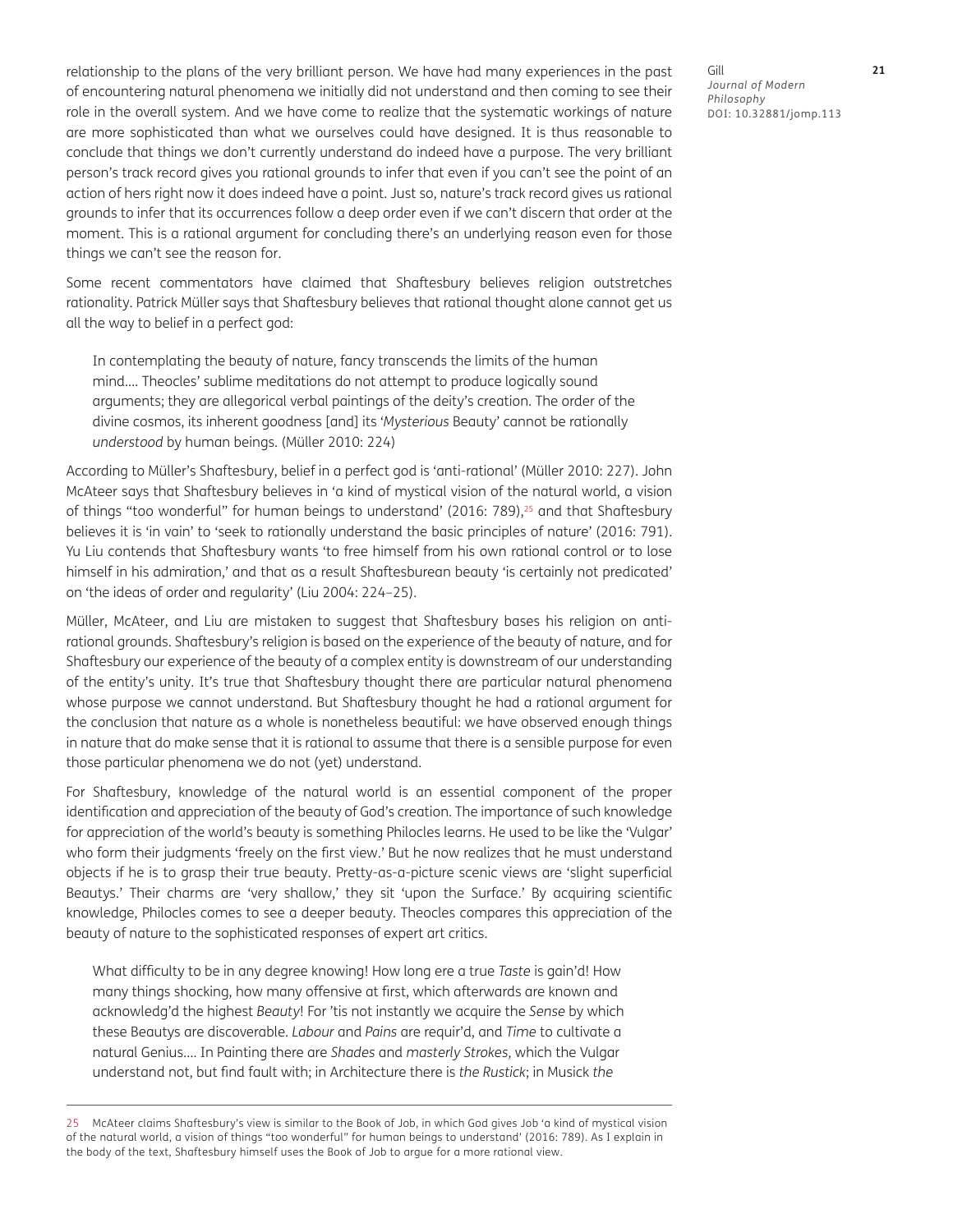*Chromatick* kind, and skillful Mixture of *Dissonancys*. And is there nothing which answer to this, in *The* Whole? (C 2.224)

Training in the arts will uncover for us beauty in objects to which we previously gave no regard. Scientific learning is even more necessary for understanding the full extent of the '*Master-pieces* in Nature.'

But Müller, McAteer, and Liu are absolutely right to stress the emotionally positive character of Shaftesbury's appreciation of the beauty of nature. Like the person who learned about the architecture of the black box building, Philocles does not merely come to a new understanding. He also develops a new love. Theocles's account of the world's unity produces in Philocles an experience of joy, not just an exercise of understanding. Says Philocles:

'Tis true, said I, (Theocles!) I own it. Your *Genius*, the *Genius* of the Place, and the Great Genius have at last prevail'd. I shall no longer resist the Passion growing in me for things of a *natural* kind. (C 2.220)

Philocles's positive emotional response is downstream of his rational understanding of the order of nature—just as a mathematician's satisfaction in an elegant proof and a mechanic's satisfaction in an ingenious machine depend on their expert understanding. Philocles's response to nature is 'cognitively rich'—inextricably linked to his understanding of the object.26 But it's a truly emotional response nonetheless.

And Shaftesbury's rationally anchored conception of nature's beauty leads him to value exactly those places and things that Burnet and Locke denigrated.<sup>27</sup> Theocles takes Philocles on a virtual tour of 'the darkest and most imperfect Parts of our Map' (C 2.214), of places that initially appear 'ghastly and hideous' (C 2.217). They scale massive, jagged mountains that fill them with 'giddy Horror' (C 2.217). They tremble in the 'faint and gloomy Light' of a deep forest of 'lofty Pines' and 'falling Trees which hang with their Roots upwards' (C 2.218). They consider 'particular Animals [that] are deform'd even in their first Conception, when the Disease invades the Seats of Generation, and seminal Parts are injur'd and obstructed in their accurate Labours' (C 2.122). And Theocles convinces Philocles that even these 'seeming Blemishes cast upon Nature' are in fact part of its comprehensive beauty (C 2.123). 'Things seemingly deform'd are amiable; Disorder becomes regular; Corruption wholesom; and Poisons (such as these we have seen) prove healing and beneficial' (C 2.217). 'The Wildness pleases,' says Theocles when considering 'the scaly Serpents, the savage Beasts, and poisonous Insects' of the desert (C 2.217). Though these animals are in a sense 'terrible' and 'contrary to human Nature'—though they do not serve any Lockean human purposes—they 'are beauteous in themselves' (C 2.217). The world's beauty includes things that look deformed and seem wasteful when we fail to understand them. When we are able to 'view [Nature] in her inmost Recesses,' we will contemplate everything with 'Delight' (C 2.217; see also 2.224–25).28

Because the beauty of wild places is so exquisitely complex, human interference will often diminish it. Theocles is thus a 'bitter enemy' of the environmental degradation mining causes (C 2.219). Of those who rifle the Earth for precious minerals he says, 'Not satisfy'd to turn and manure for their Use the wholesom and beneficial Mould of this their Earth, they dig yet deeper, and seeking out imaginary Wealth, they search its very Entrails' (C 2.210–11). Nor is it only such gross destruction of

<sup>26</sup> For discussion of cognitively rich aesthetic experience, see Carlson (2000: 7); and Parsons and Carlson (2008: 31–61).

<sup>27</sup> Nicolson explains how Shaftesbury's claim that there is great beauty in rugged, jagged, foreboding places (see C 2.214, 2.217–18) was of great historical significance (Nicolson 1959: 289–300), marking a turning away from the popular view of the time (exemplified most clearly by Burnet's *Sacred Theory*; see, e.g., Nicolson 1959: 170–79) that mountains and grottoes and dark forests were ugly reflections of human depravity. Nicolson also explains how Shaftesbury helped spark the rise of Romantic views of beauty and conceptions of the sublime that would come to exert strong philosophical and literary influence in the centuries to come.

<sup>28</sup> Shaftesbury's view resembles a position in contemporary environmental philosophy called 'positive aesthetics' (Carlson 2000: 73–102). Positive aesthetics holds that wild nature is completely beautiful—that 'the natural world untouched by humanity is essentially aesthetically good' (Budd 2000: 137), that that 'all untouched parts of nature are beautiful' (Kinnunen 1981: 49), that 'landscapes always supply beauty, never ugliness' (Rolston 1988: 237).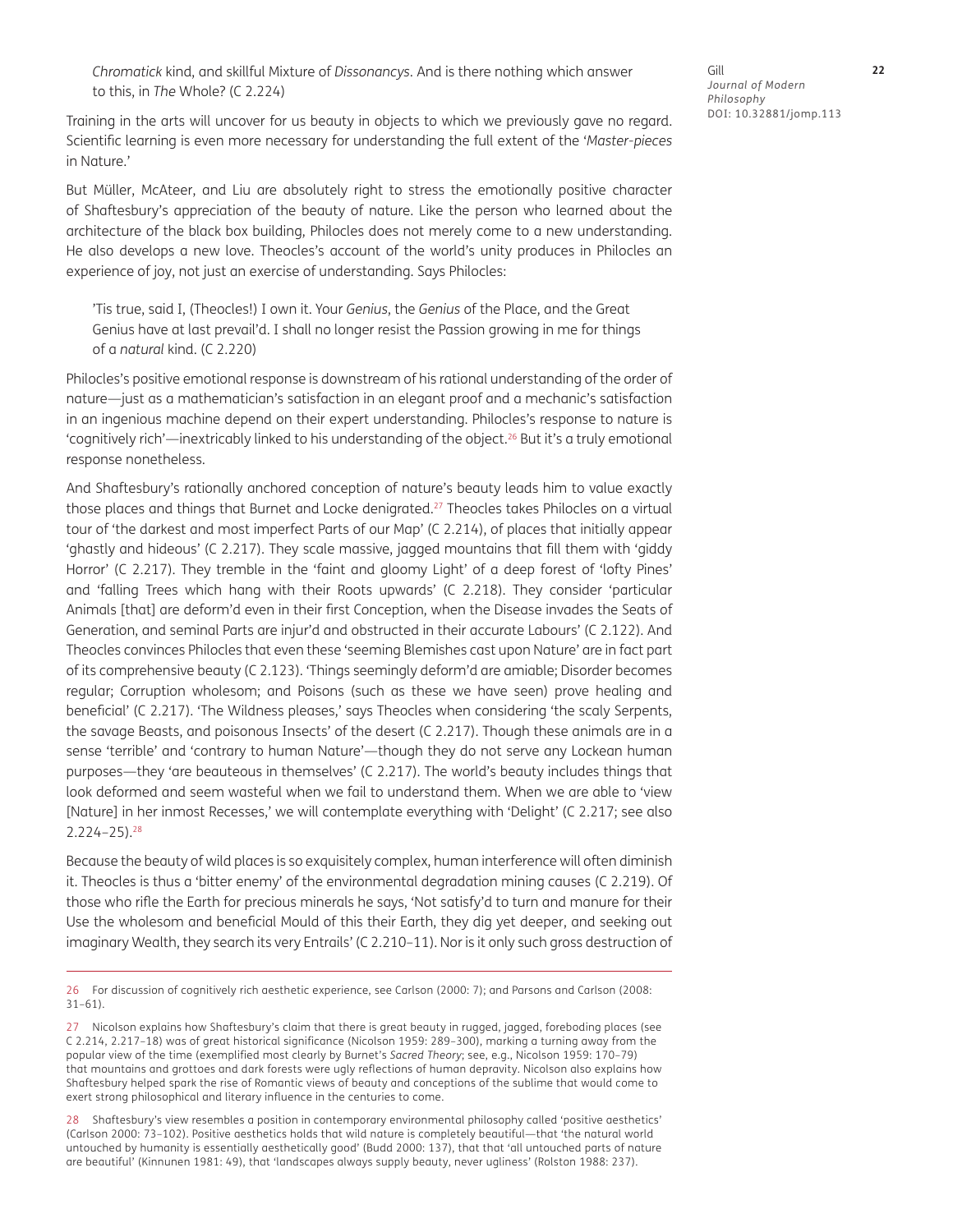nature that Shaftesbury's characters contemn. They think that turning a wild place into a garden is also a falling away.<sup>29</sup>

Given *The Moralists*' identification of beauty with symmetry, proportion, and order, we might expect to find there a fondness for formal gardens: perfectly ordered plans of perfectly regular lawns, perfectly formed borders, and perfectly straight paths.<sup>30</sup> But Philocles and Theocles prefer 'original Wilds' (C 2.217). Says Philocles,

I shall no longer resist the Passion growing in me for Things of a *natural* kind; where neither *Art*, nor the *Conceit* or *Caprice* of Man has spoil'd their *genuine Order*, by breaking in upon that *primitive State*. Even the rude *Rocks*, the mossy *Caverns*, the irregular unwrought *Grotto's*, and broken *Falls* of Waters, with all the horrid Graces of the *Wilderness* it-self, as representing Nature more, will be the more engaging, and appear with a Magnificence beyond the formal Mockery of princely Gardens. (C 2.220)

In comparison to the immense intricacies of any natural ecosystem the surface symmetries of a formal garden are piffling, its man-made ordering a beauty merely skin-deep. The 'primitive State' has a 'genuine Order' whose beauty no human plan can match (C 2.220).

Formal gardens are static. The kind of beauty they possess can be captured in a single moment. The order of a wild place, in contrast, is temporally extended, the continuous unfolding of lawful processes. Theocles:

The temporary Beings quit their borrow'd Forms, and yield their elementary Substance to New-Comers. Call'd, in their several turns, to Life, they view the Light, and viewing pass; that others too may be Spectators of the goodly Scene, and greater numbers still enjoy the Privilege of Nature. (C 2.205)

The surface appearances of wild places constantly change. Yet those changes are determined by 'sacred and inviolable *Laws*.' The beauty of wild places consists of the elegance and lawfulness with which those changes occur.

As an example of this beautiful order-in-change Theocles points to waste and corruption.

New Forms arise: and when the old dissolve, the Matter whence they were compos'd is not left useless, but wrought with equal Management and Art, even in *Corruption*, Nature's seeming Waste, and vile Abhorrence. The abject State appears merely as *the Way* or *Passage* to some better. But cou'd we nearly view it, and with Indifference, remote from the Antipathy of Sense; we then perhaps shou'd highest raise our Admiration: convinc'd that even *the Way it-self* was equal to the *End.* (C 2.205–6)

Our senses of sight, smell, and touch can produce in us an antipathy to waste and corruption. It can seem disgusting. But on learning the role these processes play in the larger natural systems through an understanding of it all—we come to appreciate the sublime organization of what had initially struck us as a 'vile Abhorrence.' We come to see that these too are among the 'masterpieces in nature.' To make his case for the beauty of nature, Theocles does not point to a formal garden nor a landscape idyll nor any scene we'd typically feature as aesthetically pleasing. He directs us instead to the logic of decay.

Gill **23** *Journal of Modern Philosophy* DOI: 10.32881/jomp.113

<sup>29</sup> A referee for JMP raised an interesting question: why does Shaftesbury favor wild nature over a cultivated garden if in fact the garden was created by a mind created by the divine mind, namely, a human gardener? Why not see a formal garden as a work of art just as much as a piece of architecture? Shaftesbury himself was certainly amenable to the beauty of gardens. But he uses Theocles and Philocles in *The Moralists* to argue against the idea that wild nature is ugly, and to make vivid that point he has them explain how the beauty of wild nature surpasses that of any garden. The idea that wild nature is more beautiful than any garden is nonetheless compatible with the idea that a garden can be beautiful.

<sup>30</sup> David Leatherbarrow (1984) and Katherine Myers (2010) argue—correctly, I believe—that Shaftesbury's characters are not saying that landscape gardens are better than formal gardens. Shaftesbury's characters are saying that no garden compares favorably to anything wild. For an alternative view, see Liu (2008: 115–17).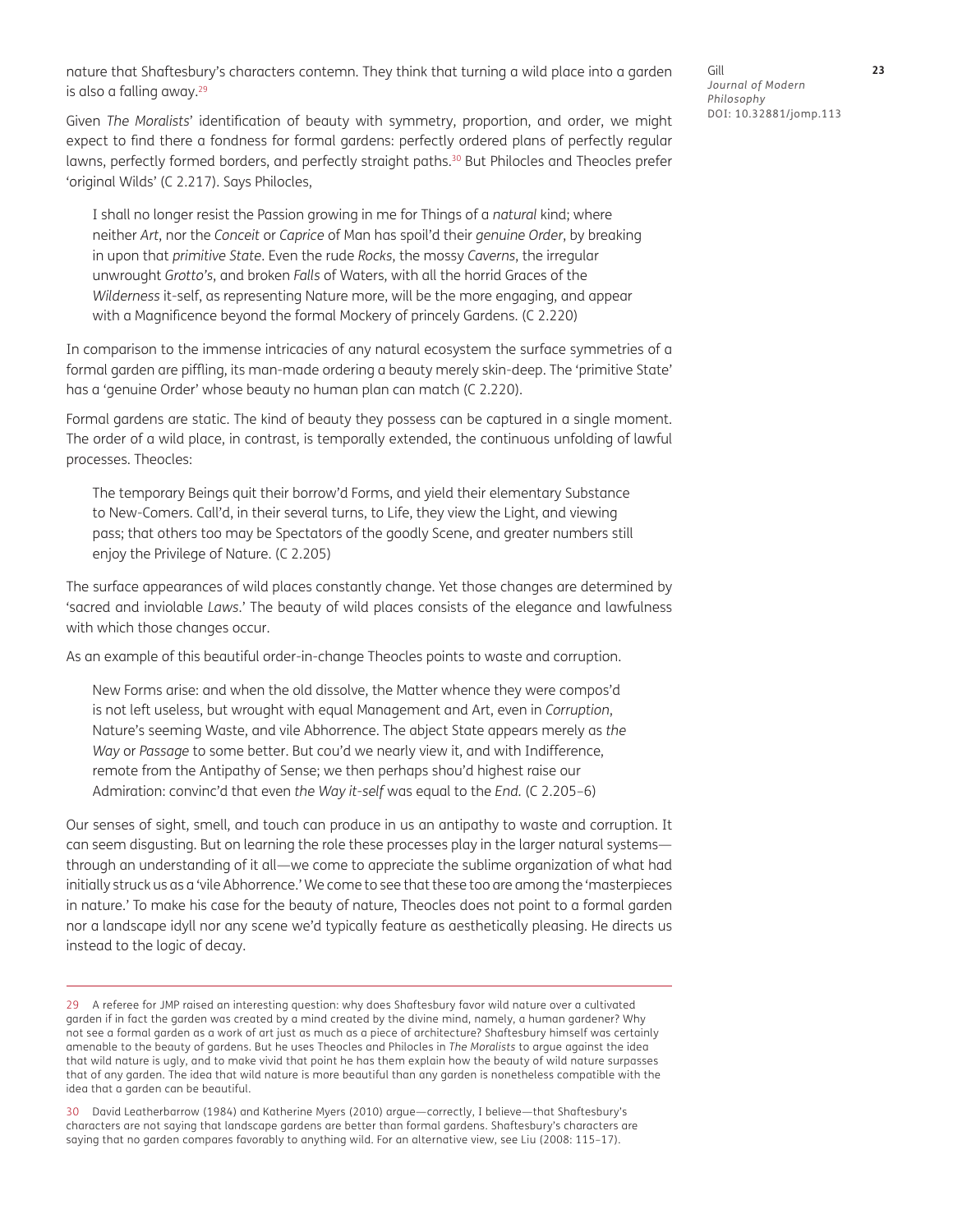Shaftesbury himself was a keen observer of the beauty of waste. His involvement in the management of his estate's farmland led him to make a careful study of the varying benefits of different kinds of manure. In a 1707 letter Shaftesbury articulated his fine-grained views on the subject, discoursing on the relative merits of ox dung, cow dung, sheep dung, the dung of different kinds of fowl, the dung of wild animals versus domesticated ones, and the dung of a mule versus the dung of each of its parents. At the end of what Voitle aptly calls a 'two-thousand-word essay on manure,' Shaftesbury described the worshipful attitude such farming experience can awaken (Voitle 1984: 265).

Mean while I have this inexpressible Satisfaction in these sort of speculations; that with their help in this Country-Retirement I can converse more intimately with Nature; view the greatness of her Design and Execution, & in the simplicity and Uniformity of her operations descry that soveraign hand that guides & governs all, with infinite Wisdom and Bounty; so that a student of this sort can never fail not only to believe; but to be (if I may say so) even conscious of a God, & witness to his Divine Economy.31

As a result of careful study and investigation, Shaftesbury came to see in excrement the beauty of God (see also C 2.210–11).

Shaftesbury expresses a similar love of nature in his notebooks from 1698–99. He reminds himself there that experiencing the great good of nature has nothing to do with owning '*a neat House: Garden: Seat*,' nothing to do with the envy one might garner from conventionally impressive possessions (*Askemata* 198).

He who truly studdyes Nature, & *lives with Nature*, needs not either a Garden, or Wood, or Sea, or Rocks, to contemplate, & admire. A Dunghill, or Heap of any seeming Vile & Horrid Matter, is equall nay Superior to any of those pretended orderly Structures of things forcd out of their natural State. He [that] sees not the Beauty of Corruption; can see nothing in Generation or Growth: and he who has not allways before, & can kindly & benignly view the incessant & Eternall Chang & Conversion of things one into another, will in the midst of his Gardens & other Artifices, oftener arraign & disparage Nature, than applaud, & accompany Her. (*Askemata* 200)

Shaftesbury sought to impress on himself the superiority of wild beauty to 'pretended orderly Structures of things forcd out of their natural State.' He wanted to appreciate not just forests and oceans but also dunghills and heaps of seemingly vile matter, in which one can witness 'the Beauty of corruption,' the beauty of the conversion of things into one another.

 'Beauty of every kind,' Shaftesbury says, 'naturally captivates the Heart' (C 3.20). The grander the order of an object, the more captivating its beauty. But rational investigation reveals that the order of nature is very grand indeed. That's why a cognitively rich appreciation of natural beauty is so intensely uplifting, rapturous.

In the meanest Subjects of the World, the Appearance of *Order* gains upon the Mind, and draws the Affection towards it. But if *the Order of the World it-self* appears just and beautiful; the Admiration and Esteem of Order must run higher, and the elegant Passion or Love of Beauty … must be the more improv'd by its Exercise in so ample and magnificent a Subject. For 'tis impossible that such a *Divine Order* shou'd be contemplated without Extasy and Rapture; since in the common Subjects of Science, and the liberal Arts, whatever is according to just Harmony and Proportion, is so transporting to those who have any Knowledg or Practice in the kind. (C 2.43)

The greater the beauty of an object, the greater the love it arouses. Through knowledge of the system of nature we come to see the stupendous beauty of the world as a whole. Correspondingly stupendous is the love appreciation of it will arouse.

This love is not for physical stuff. Appreciation of fine sculpture is actually admiration for the sculptor. Love of beautiful things is actually love for the mind that has created the beauty.

Gill **24** *Journal of Modern Philosophy* DOI: 10.32881/jomp.113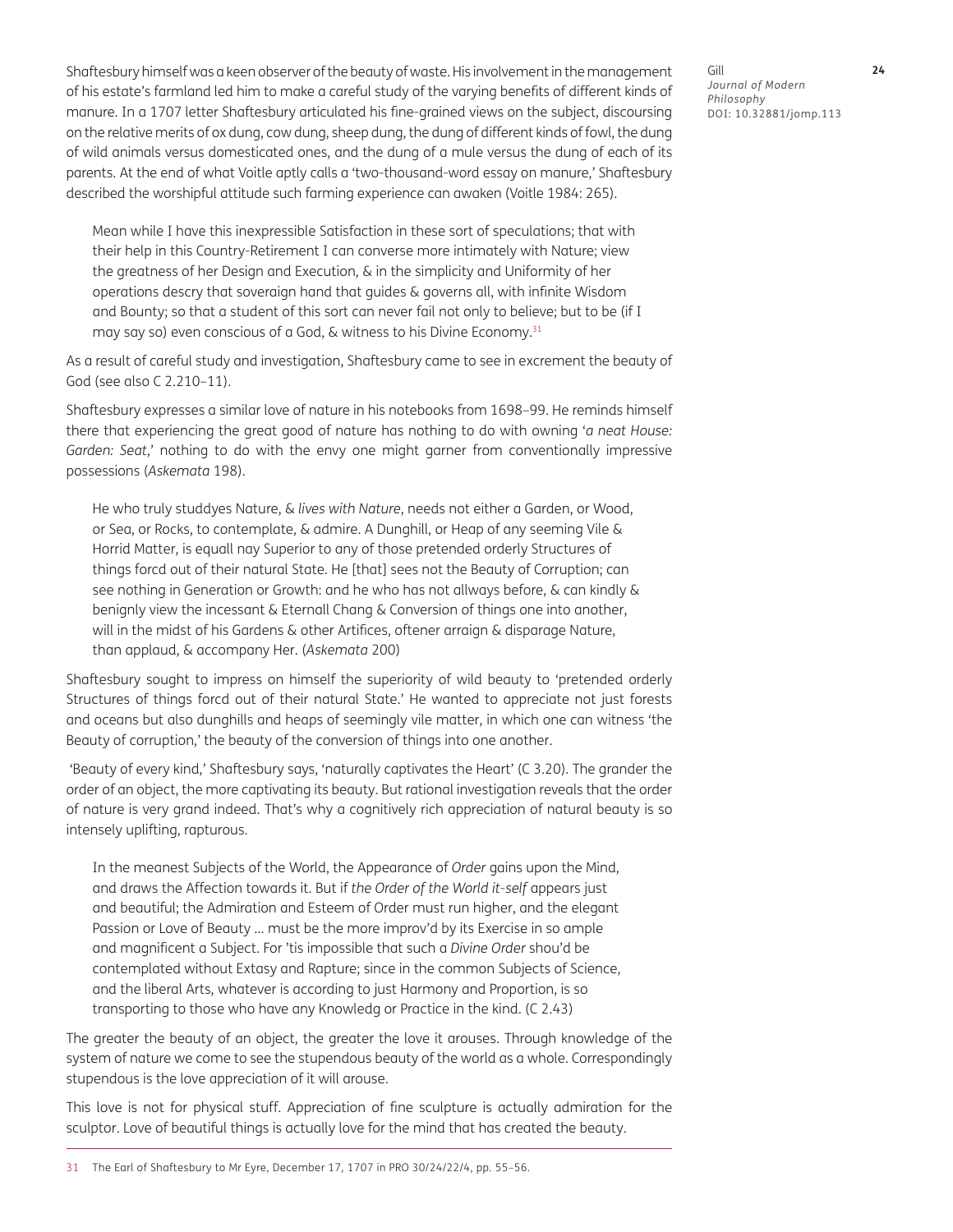Love of nature's beauty is, then, love of nature's author. Admiration for 'whatever in Nature is beautiful' is admiration for the 'Sovereign Genius' responsible for the natural order, for the 'original and comprehensive One' (C 2.220–21). And since nature's beauty is surpassing, love for its author will be surpassing as well: ecstatic appreciation of the creator of cosmic unity. Theocles gladly calls this love 'enthusiasm,' but in the very same breath he reminds Philocles that it is based on rational understanding.

All Nature's Wonders serve to excite and perfect this Idea of their Author. 'Tis here he suffers us to see, and even converse with him, in a manner sutable to our Frailty. How glorious is it to contemplate him, in this noblest of his Works apparent to us, The System of the bigger World! (C 2.207)

We appreciate nature's wonders through 'Study, Science, or Learning' (C 2.224). The positive emotions of perfect theism grow out of appreciation of nature's wonders. Rationality transports us to love.

The enkindling of this love in Philocles is the underlying narrative thread of *The Moralists*. About religious matters Philocles had previously been ironic, bemused, detached. He enjoyed philosophical give-and-take, and was good at it, but the activity was for him essentially a game, a kind of banter. He'd adopt positions others were opposing, for the fun of it, and was not especially displeased if his ingenious counter-arguments provoked shocked indignation. He'd advance skeptical arguments about God as fluently as non-skeptical ones. And as just one more position to be intellectually bandied about, belief in God did not elicit from him any real passion. It did not engage in any significant way with his emotions or motivations. $32$  But after spending time in nature with Theocles he is transformed. Surprisingly to his friend Palemon and even to himself, there has arisen within him an ardor that shatters his former detachment (even if he can't resist still sometimes engaging in a bit of skeptical needling of 'over-serious' interlocutors). Theocles asks whether his 'poetick Extasys' have led Philocles 'into some deep View of *Nature*, and the *Sovereign* Genius' that would prove 'the *Force of Divine* Beauty' (C 2.223). Philocles affirms that he has been won over. 'You have indeed made good your part of the Condition, and may now claim me for *a Proselyte*' (C 2.223). 'I had,' he tells Palemon, 'chang'd my Character' (C 2.123). He finds himself now animated by a 'nobler Love' (C 2.120), an 'extravagance' of 'Admiration' that was 'unknown to me before' (C 2.224) 'Philocles, the cold indifferent Philocles, is become a pursuer of the same mysterious beauty,' says Theocles with a 'significant' smile (C 2.219–220).

Philocles's development embodies Shaftesbury's synthesis of deism and enthusiasm. The great virtue of deism is its rationality. Deism tells us to believe only that for which we have convincing evidence. Deism denies that we should ever deny reason within ourselves. But that is only part of the story. True religion also 'affects the Temper' (C 2.42). It shapes the 'Course of the Affections.' For this emotional power, 'divine Passion' is needed. Enthusiasm is passionate in just that way. Enthusiasm is a spirit within that is moved by 'an Opinion or Conceit of something majestick and divine' (C 3.20). Enthusiasm is dangerous when untethered from reason. But when it grows out of fully rational apprehension of the world—when the passion is a response to nature as it actually is it completes religion within a person. The result is '*Philosophical Enthusiasm*,' 'a fair and plausible Enthusiasm, a reasonable Extasy and Transport,' an enthusiasm that is 'agreeable' (C 2.119, 224). Other writers opposed enthusiastic states to calm philosophical reflections, contrasted reasonable frames of mind with transporting ecstasies. Shaftesbury unites them through the experience of beauty, an experience that starts with rational understanding of the natural world and ends with rapturous love for nature's creator.

Shaftesbury wanted his readers to feel what Philocles came to feel. He gave *The Moralists* a form he thought would accomplish that. It's a Bildungsroman, with Philocles's development of love for nature's creator the personal progress. Shaftesbury strengthens our identification with Philocles by having him tell the story in first-personal letters. Those letters are to a friend named Palemon,

32 In this passage Philocles is initially talking about what he perceives to be his inability to love all of humanity. It's only later that the discussion shifts to the question of whether Philocles can love all of nature (which is the only part of the question I describe here). I discuss this shift in Gill (2016).

Gill **25** *Journal of Modern Philosophy* DOI: 10.32881/jomp.113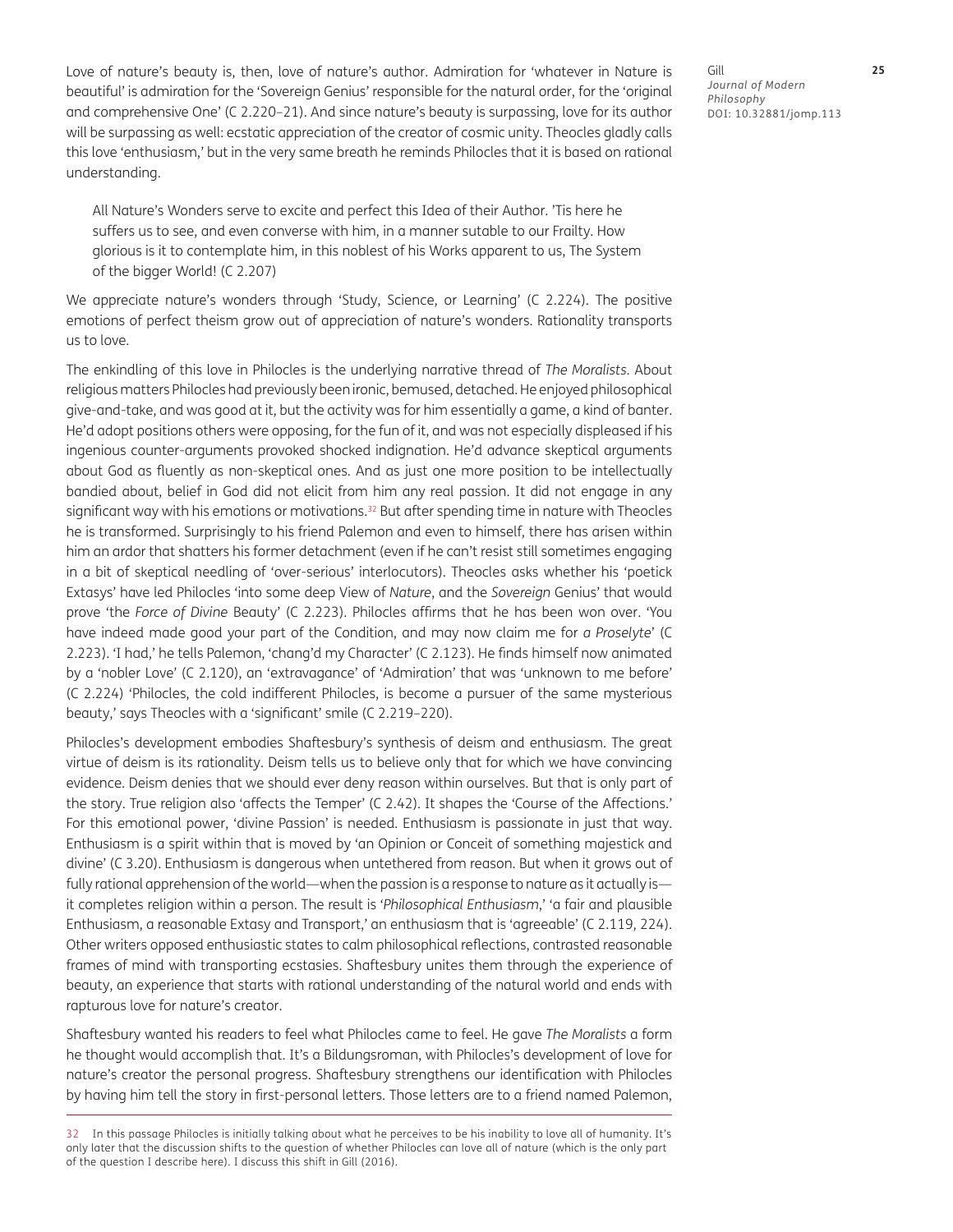who is himself struggling to develop expansive love, which is another device to foster the reader's sympathetic identification. Also crucial is the character of Theocles, whom Shaftesbury portrays as the most appealing of characters, the most intelligent, the most delightful to be with, the most worthy of emulation. And then there are the florid landscape descriptions and paeans to nature's beauty, which bloom repeatedly during Philocles and Theocles's walk through the wilds. The elevated rhetoric of these passages might seem, if you come to *The Moralists* seeking only discursive argumentation and find yourself trying to fillet the logical skeleton out of the lengthy (very lengthy) novelistic features (who has time to wade through all that fluff?), ridiculous. But Shaftesbury has his characters explicitly comment on how highfalutin they themselves sound. There's a self-mocking humor to those passages that attempts at logico-philosophical filleting will miss (see C 2.109–11 and 2.210–11). And Theocles and Philocles always return to more flatfooted rational discourse. At the same time, Shaftesbury does sincerely want *The Moralists* to engage not only our reason but also our emotions, just as those with big ideas who choose to write philosophical novels have always done.<sup>33</sup> Towards that end, his characters' encounters out of doors, in 'the free Air,' are supposed to vivify a transformative experience the natural world can effect in even the most aloofly rational among us. Perhaps current expectations concerning philosophical argument and writing style are too far removed for Shaftesbury's approach to work well on us. But I hope we can still appreciate his attempt to spark in readers the cognitively rich emotional response he thinks essential to true worship.

Shaftesbury said that he originally intended the dialogue between Theocles and Philocles to be read by only a few friends. But either he was being disingenuous or he changed his mind. For he not only published versions of it on its own in 1704 and 1709, he also included it in the threevolume collection of his writings called *Characteristicks of Men, Manners, Opinions, Times*.

The first edition of *Characteristicks* appeared in 1711. In the two years after that, Shaftesbury oversaw the preparation of the second edition. He was meticulous—obsessive, even—about how the book should look, sending the printer voluminous instructions about layout and design. The result was, as Voitle explains, a strikingly 'beautiful book at a time when English books were about the ugliest produced anywhere' (1984: 339).

The most important change from the first edition to the second was the addition of engraved illustrations, the details of which Shaftesbury took great care with. Paknadel writes,

[H]is notes and correspondence dealing with them are much more abundant than those about the revision of the text of *Characteristics.*… [T]hese illustrations were not for him mere ornaments. They were to convey in another medium the main points of his written work, to 'instil some thoughts of virtue and honesty, and the love of liberty and mankind.' They were an 'underplot' working in perfect harmony with the main plot. (Paknadel 1974: 290)

The first new illustration of the second edition was a frontispiece portrait of the author. The engraver worked from a 1700–1701 portrait painting. The central figure of Shaftesbury is much the same in both images. But Shaftesbury instructed the engraver for the *Characteristicks* frontispiece to make significant changes to the setting (see Leatherbarrow 1984: 339–41). In both pictures, Shaftesbury stands in a room next to an arched exterior doorway. But while in the earlier painting a servant stands in the doorway, blocking our view almost entirely, in the later frontispiece the servant is gone and we can see out.

Directly outside the doorway are rectangular lawns with straight paths. In the middle distance are a square wall and a straight row of trees trimmed to identical pyramid shapes. But where the picture draws the eye, what we're most powerfully attracted to, is the landscape beyond through the house, out the door, past the manicured lawns, past the topiary trees—to distant rugged hills rising under dramatic skies. The room houses books of philosophical wisdom. The garden and arbor look pleasant enough. But what the composition frames is a yearning to light out for the hilly wilds.

Gill **26** *Journal of Modern Philosophy* DOI: 10.32881/jomp.113

33 For Shaftesbury and the early novel, see Prince (1996: 43).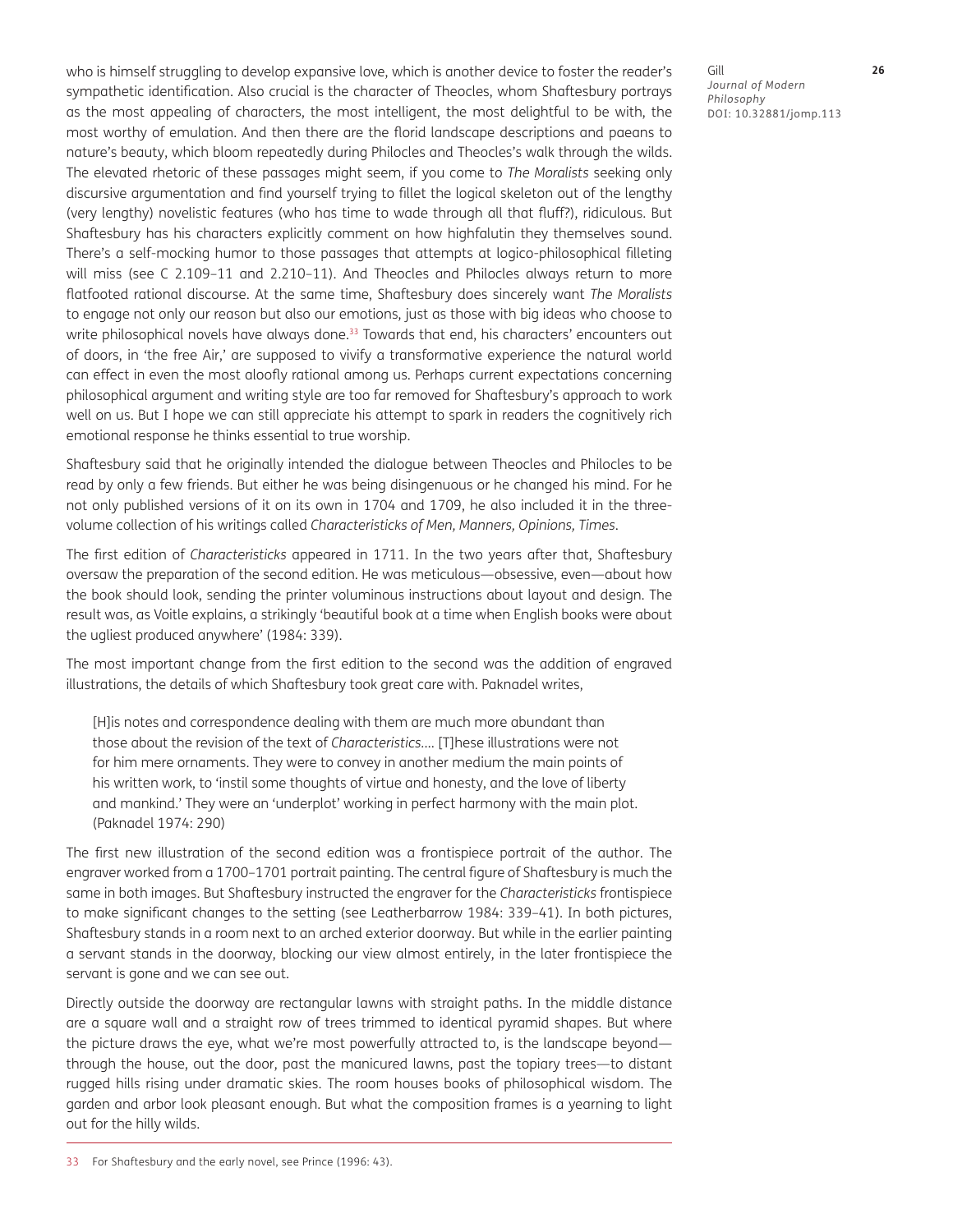The beautiful second edition of *Characteristicks* was published in 1714. Shaftesbury did not live to see it. He died in 1713, at the age of forty-two.

Gill **27** *Journal of Modern Philosophy* DOI: 10.32881/jomp.113

#### **ABBREVIATIONS**

- C: Shaftesbury, the third Earl; Anthony Ashley Cooper. (1714) 2001. *Characteristicks of Men, Manners, Opinions, Times*. Introduction by Douglas Den Uyl. 3 vols. Indianapolis: Liberty Fund. *[https://oll.libertyfund.org/titles/shaftesbury-characteristicks-of-men-manners](https://oll.libertyfund.org/titles/shaftesbury-characteristicks-of-men-manners-opinions-times-3-vols)[opinions-times-3-vols](https://oll.libertyfund.org/titles/shaftesbury-characteristicks-of-men-manners-opinions-times-3-vols)*. Cited by volume and page number of the Liberty Fund edition.
- *Askemata:* Shaftesbury, the third Earl; Anthony Ashley Cooper. 2011. *Askemata*. Edited by Wolram Benda, Christine Jackson-Holzberg, Patrick Müller, and Friedrich A. Uehleim. Stuttgart-Bad Cannstatt: Frommann-Holzboog. Cited by page number.

#### **COMPETING INTERESTS**

The author has no competing interests to declare.

#### **AUTHOR AFFILIATION**

**Michael B. Gill** University of Edinburgh, UK

#### **REFERENCES**

Bentley, Richard. 1693. *A Confutation of Atheism from the Origin and Frame of the World*. London: H. Mortlock.

- Berman, David. 1987. "Deism, Immortality, and the Art of Theological Lying." In *Deism, Masonry, and the Enlightenment: Essays Honoring Alfred Owen Aldridge*, edited by J. A. L. Lemay, 61–78. London: Associated University Press.
- Berman, David. 1992. "Disclaimers as Offence Mechanisms in Charles Blount and John Toland." In *Atheism from the Reformation to the Enlightenment*, edited by Michael Hunter and David Wooten, 255–72. Oxford: Clarendon Press. DOI: *<https://doi.org/10.1093/acprof:oso/9780198227366.003.0010>*
- Budd, Malcolm. 2000. "The Aesthetics of Nature." *Proceedings of the Aristotelian Society* 100(2): 137–57. *<https://www.jstor.org/stable/4545321>*. DOI: *<https://doi.org/10.1111/1467-9264.00071>*
- Burnet, Thomas. 1759. *The Sacred Theory of the Earth*. London: T. Osborn et al.
- Carey, Daniel. 2006. *Locke, Shaftesbury, and Hutcheson: Contesting Diversity in the Enlightenment and Beyond*. Cambridge: Cambridge University Press. DOI: *<https://doi.org/10.1017/CBO9780511490453>*
- Carlson, Allen. 2000. *Aesthetics and the Environment*. London: Routledge.
- Collins, Anthony. 1713. *A Discourse of Free-Thinking*. London.
- Cudworth, Ralph. 1678. *The True Intellectual System of the Universe*. London: Richard Royston.
- Derham, William. 1713. *Physico-Theology: or, A Demonstration of the Being and Attributes of God, from his Works of Creation*. London: W. Innys.
- Gill, Michael B. 1999. "The Religious Rationalism of Benjamin Whichcote." *Journal of the History of Philosophy* 37(2): 271–300. DOI: *<https://doi.org/10.1353/hph.2008.0832>*
- Gill, Michael B. 2006. *The British Moralists on Human Nature and the Birth of Secular Ethics*. Cambridge: Cambridge University Press. DOI: *<https://doi.org/10.1017/CBO9780511499272>*
- Gill, Michael B. 2016. "Love of Humanity in Shaftesbury's *Moralists*." *British Journal for the History of Philosophy* 24(6): 1117–35. DOI: *<https://doi.org/10.1080/09608788.2016.1198303>*
- Glauser, Richard, 2002. "Aesthetic Experience in Shaftesbury." *Proceedings of the Aristotelian Society, Supplementary Volume* 76: 25–54. DOI: *<https://doi.org/10.1111/1467-8349.00088>*

Howell, William. 1679. *The Spirit of Prophecy*. London.

- Hume, David. (1779) 2007. *Dialogues concerning Natural Religion*. Edited by Dorothy Coleman. Cambridge: Cambridge University Press. DOI: *<https://doi.org/10.1093/oseo/instance.00044084>*
- Kinnunen, Aarne. 1981. "Luonnonestetiikka." In *Ymparistoesteiikka*, edited by Aarne Kinnunen and Yrjo Sepanmaa, 35–56. Helsinki: Gaudeamus.
- Leatherbarrow, D. 1984. "Character, Geometry, and Perspective: The Third Earl of Shaftesbury's Principles of Garden Design." *Journal of Garden History* 4(4): 332–58. DOI: *[https://doi.org/10.1080/01445170.1984.1044](https://doi.org/10.1080/01445170.1984.10444106) [4106](https://doi.org/10.1080/01445170.1984.10444106)*